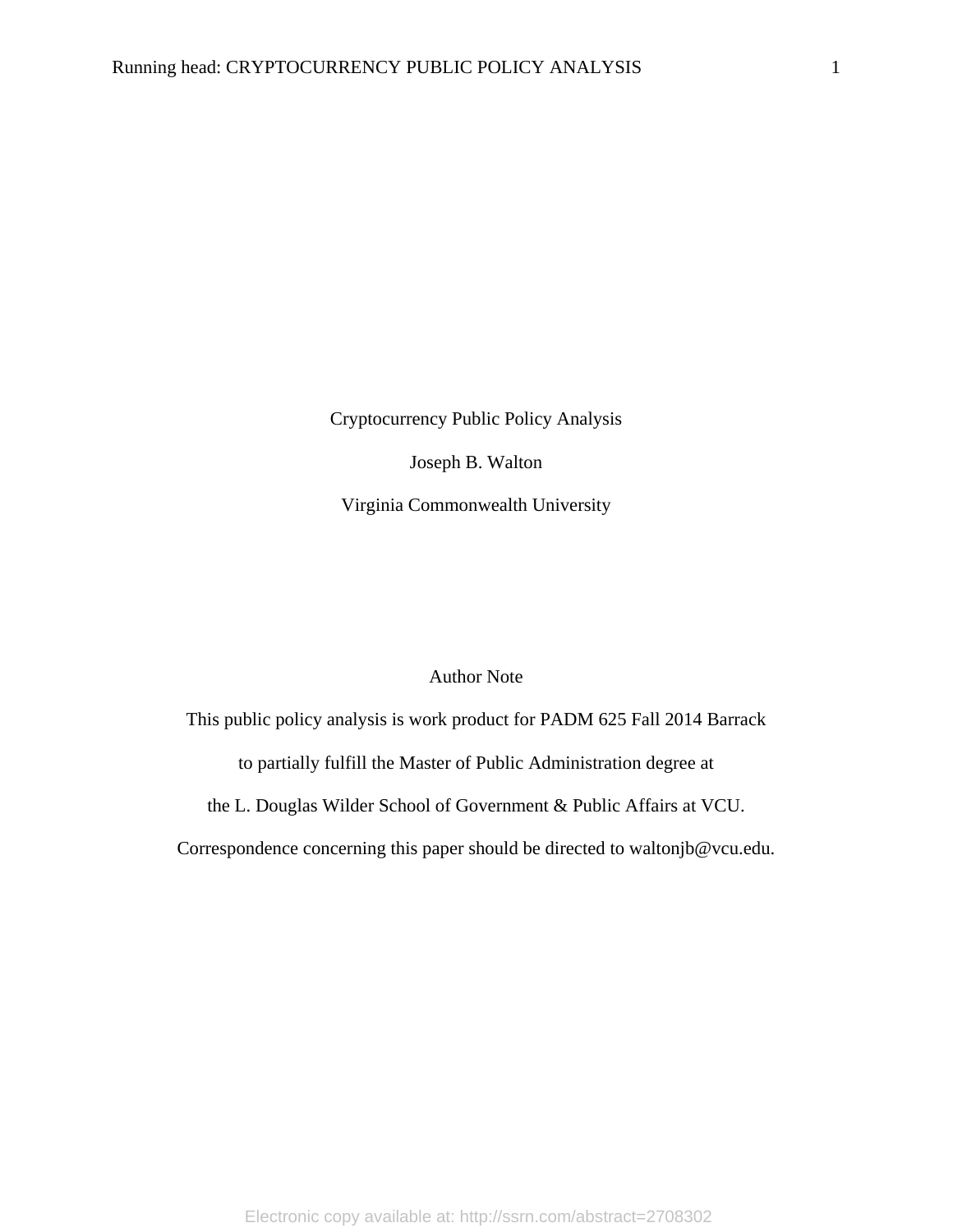### **Abstract**

Cryptocurrency – including a particular initial denomination known as Bitcoins – has received since 2009 wide and growing publicity in technology, finance, U.S. and international law enforcement, as well as general public journalism and popular press. This recent popular press coverage of cryptocurrency (how and from where do Bitcoins originate?, how much is one worth today or tomorrow?, will it last with all the stumbling implementation and technical intricacies?, purchasing illegal drugs and guns with Bitcoins!) overshadows cryptocurrency's applicability to financial and currency system theories which have been developed and predicted for decades or more: the fundamental theory of currency; currency denationalization; a return to an international standard monetary unit (before nationalized fiat); the inefficiency of costly  $3<sup>rd</sup>$ -party-trust currency models; and global concerns about currency hegemonies as well as political influence of monetary policy, and currency hedge/speculation.

As the moral panic of Bitcoin and similar initial implementations of cryptocurrency fade and cryptocurrency systems gain traction underground or aboveground anywhere in the world, U.S. and international public policymakers and regulators will need to surveil, understand, and evolve public policy to accommodate any aspect of cryptocurrency which develops from technical novelty to realization of predicted grand monetary theories. Some of those areas of evolution include: national central bank monetary control; public sector dependence (oversight, taxing, fees) on private sector financial models and structures; and viability of traditional national and international law enforcement techniques.

U.S. federal and major subnational public sector policymakers and regulators must remain vigilant for and educated about cryptocurrency usage whether in nationalized or denationalized use cases or they risk missing early opportunities to shape the rapidly changing landscape of digital financial systems in the U.S and abroad. This vigilance and awareness could be in the form of continued congressional hearings and regulatory surveillance. But a more proactive approach including federal grants for research and study of cryptocurrency, promotion of national and international symposia regarding currency technology and implications should be pursued. The nature of cryptocurrency's raison d'être and early-adopter motivation foretells a disruptive network-effect adoption despite entrenched interests' efforts at preclusion similar to numerous recent technical innovations in the private sector like music or other intellectual property downloads, retail shopping, taxis services, hotel lodging, traditional print journalism, and traditional communication systems.

(word count 370)

*Keywords:* cryptocurrency, currency, monetary, policy, regulation, fiat, denationalization, SDR (Special Drawing Rights), bitcoin, bitcoins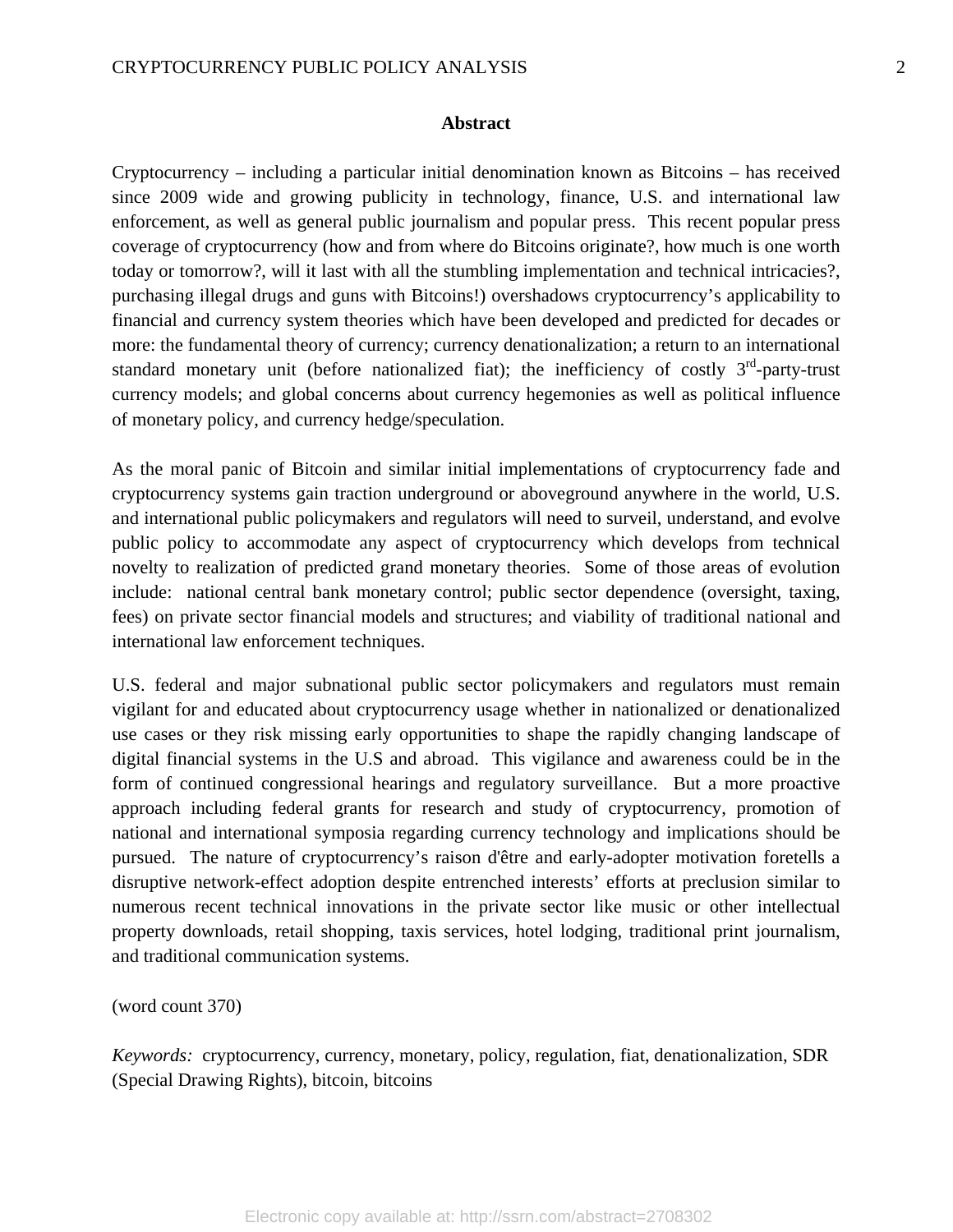Cryptocurrency Public Policy Analysis

#### **Introduction**

The inexorable march of technology and its historical leveling of ancient to modern aspects of society and humanity (fire, the wheel, sliced bread, the internet, cellphones; see also *The World is Flat* by Thomas Freidman) will claim soon the ultimate trophy: international monetary and fiscal barriers and the national/political pride they protect in the form of sovereign<sup>1</sup> currencies and putative 'coins of the realm'. For millennia, sovereign states and their people have relied upon smelted precious metals and paper currency (as well as a variety of other materials from cowrie sea shells to beaver pelts) or bank notes representing those materials for everything from buying daily personal needs to waging war (Crank the presses! (DR, 2011)) and keeping peace (Norris, 2009). Increasingly these tokens of value are being reduced to 1s and 0s with no other nexus to the physical world (Kaplanov, 2012) in most modern societies. Direct deposit of salaries and wages, debit cards, and online shopping have combined to cause handling of actual cash currency to be increasingly rare. Indeed, even the germ theory vector of cash is hastening the transition to digital transactions!

In a global society skeptical of large economic powers' monetary policy and global currency hegemony(ies) (Kennedy, Lietaer, & Rogers, 2012), "recurring periods of mass unemployment" (Hayek, 1990), private sector financial systems' cost, complexity, opaqueness, speculation and vulnerability (Lietaer & Dunne, 2013) national fiat currencies have a poor track

 $1$  For the purposes of this policy analysis, sovereign state means individual nation and its currency as well as shared currencies among sovereign states. Indeed the reluctance of sovereign nations to give up their currency for an 'economic community' currency is a challenge (Euro, anyone?) (Lo & Wang, 2014)).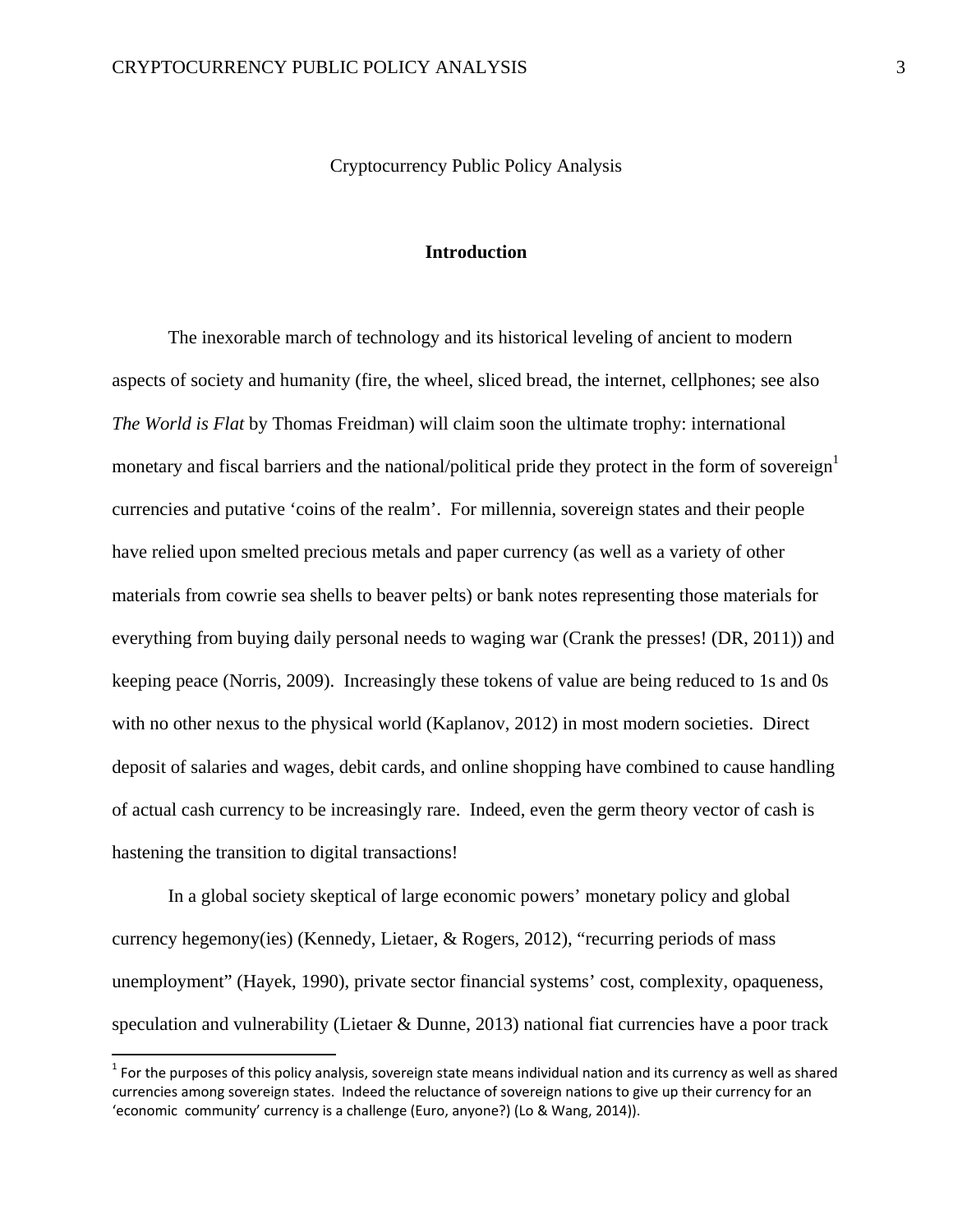record. "The global financial crisis that began in 2007 is not the first" according to the International Monetary Fund (IMF), to wit:

Between 1970 and 2007 there were 124 systemic banking crises, 208 currency crises, 63 episodes of sovereign debt defaults; and, Between 1670 and 1970 there were 48 major crashes [monetary and/or currency related] (Kennedy, Lietaer, & Rogers, 2012)

Global financial security and the other realms of security which it promotes need a better way than nationalized currencies and political monetary policy for stability.

From an economic perspective the notion of currency denationalization has been seriously debated for decades in the hallowed halls of London and Chicago economic schools. Writing in  $1976^2$ , Friedrich Hayek posited:

"As soon as one succeeds in freeing oneself of the universally but tacitly accepted creed that a country must be supplied by its government with its own distinctive and exclusive currency, all sorts of interesting questions arise which have never been examined" (Hayek, 1990)

This was speculation for him at the time (his epic treatise in 1976 on currency denationalization was jotted off while pausing other work lest he forget his fancy theories about the topic) and novel in the realm of monetary policy but it was the first serious academic discussion of the merits (or lack thereof) of nationalized currency among all nations. Now in 2014, innovation, entrepreneurialism, and so-called disruption is 'all the rage' in the private sector and has a burgeoning following in the public sector. Why not with regard to national currencies?

"I have now no doubt whatever that private enterprise, if it had not been prevented by government, could and would long ago have provided the public with a choice of

<sup>&</sup>lt;sup>2</sup> Hayek's referential material for this analysis is the 1990 3<sup>rd</sup> edition of his 1976 1<sup>st</sup> edition. By the 3<sup>rd</sup> edition he had made helpful revisions.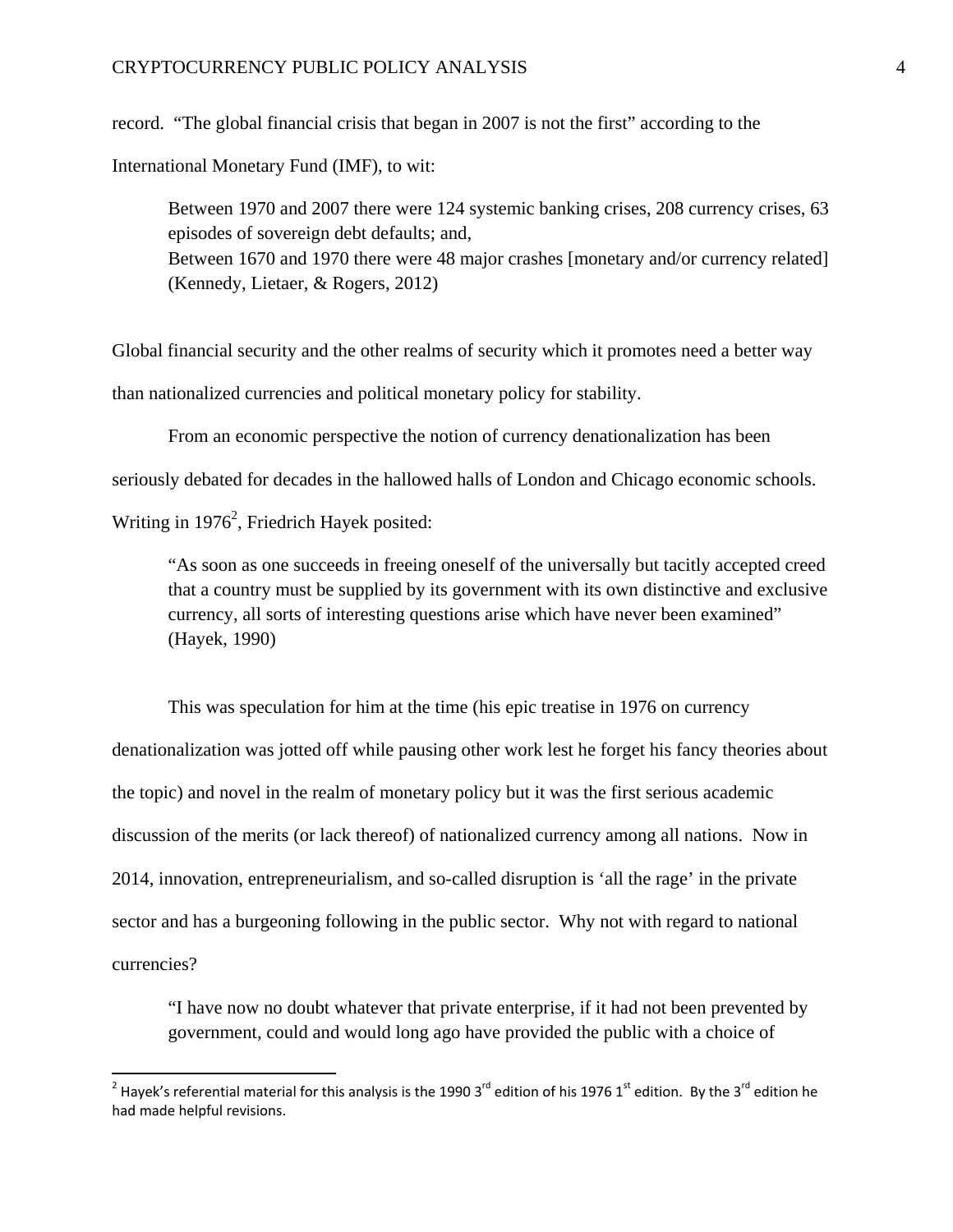currencies, and those that prevailed in the competition would have been essentially stable in value and would have prevented both excessive stimulation of investment and the consequent periods of contraction" (Hayek, 1976).

Has Hayek's time come?

"Milton Friedman, the famous economist and Nobel Laureate, opposed the existence of the Federal Reserve and argued that a better system would entail a money supply steadily increasing at a predetermined rate" (Turpin, 2014) which is exactly what cryptocurrency is theorized to represent and indeed can do. Furthermore in an infamous 1999 interview on the topic of the then novel internet, Friedman predicted "the one thing that's missing, but that will soon be developed, is a reliable e-cash, a method whereby on the Internet you can transfer funds from A to B, without A knowing B or B knowing A" (Cawrey, 2014). Friedman's interview also offers predictions of the need for similar anonymity to cash, two people blindly exchanging \$20, and that such a system would necessarily be viable for crime. As early implementations of cryptocurrency have demonstrated, Milton Freidman was quite prescient. Should his wider vision for e-cash be discounted?

And finally from a postpositivist public administrative perspective, "the public doesn't trust [a] technocratic approach anymore!" (Buchstein [reviewing Fischer's postpositivism], 1996). The nationalized fiat currencies of the U.S and other major economic powers have been spectacularly unstable with regular frequency (see above) for centuries. The opaque political influence of at least U.S. monetary policy has been a major driving force behind so-called Tea Party political protests since the Great Recession and which bear roots in anti-federal/central bank sentiment likely since Nixon declared 'we were all Keynesians'. While Frank Fischer's initial conceptions of postpositivist public administrative theory did not approach monetary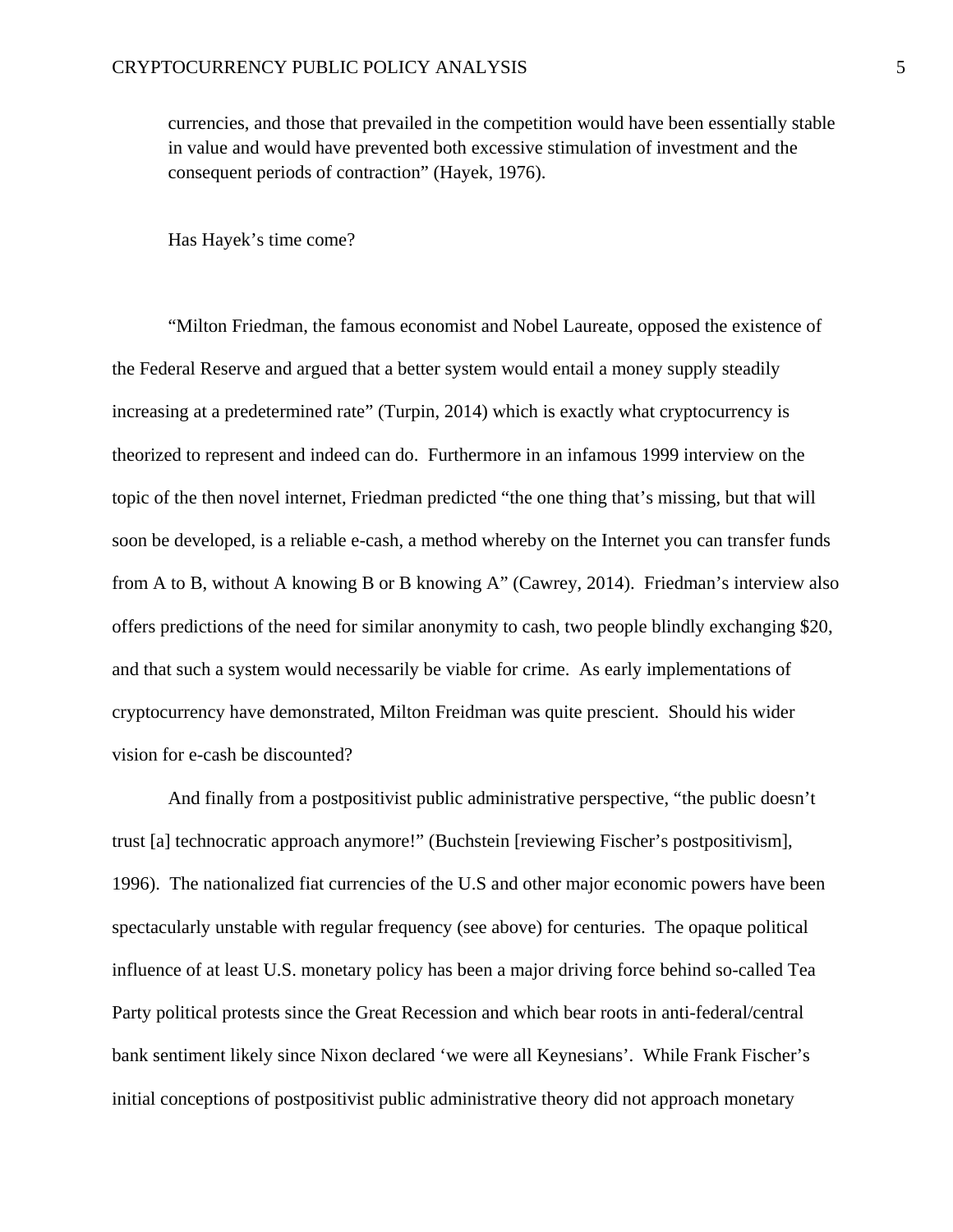policy, there is little doubt the U.S. has entered a postpositivist period with regard to central bank regulation – at least for many folks outside the central bank itself<sup>3</sup>. The essence of national currency is both a highly technocratic and pure "social choice" (to use Fischer's ultimate theoretical classification) and one which modern technology and globalization (the rise of non-U.S. economies) cannot long keep from democratization and de-coupling from any particular political power.

### **Literature Review**

"A saturnalia of fraud, a carnival for rogues"

– Rep. R. Conkling – N.Y. from the floor of the U.S. House of Representatives, 1861, describing fiat currency while speaking in opposition to its use for paying Civil War expenses

### **About Money and Currency**

It is relevant to fundamentally describe money and currency to fully consider and appreciate the process of seeking a digital alternative. The 'Adam Smith' of money and currency is William Stanley Jevons who authored *Money and the Mechanisms of Exchange* in 1875. In it he deconstructs and explicates the entire financial system as it had been known then and which bears striking resemblance to present times. This is a fact which is particularly salient for a discussion about cryptocurrency because of cryptocurrency's potential to actually fundamentally change the global financial system(s) – not much has changed since  $1875$  – unlike anything else

 $3$  Lo & Wang's referential material for this analysis is a case in point. Their FRB Boston essay is a reasonably fair review of Bitcoins but with regard to cryptocurrency (which they conflate with Bitcoins) they cite Bitcoins' pitfalls, quite convincing monetary policy research (an uncited statement), and the crash of the Euro in 2010/2011 to utter, "Hence, it is not advisable to adopt a single currency across many countries."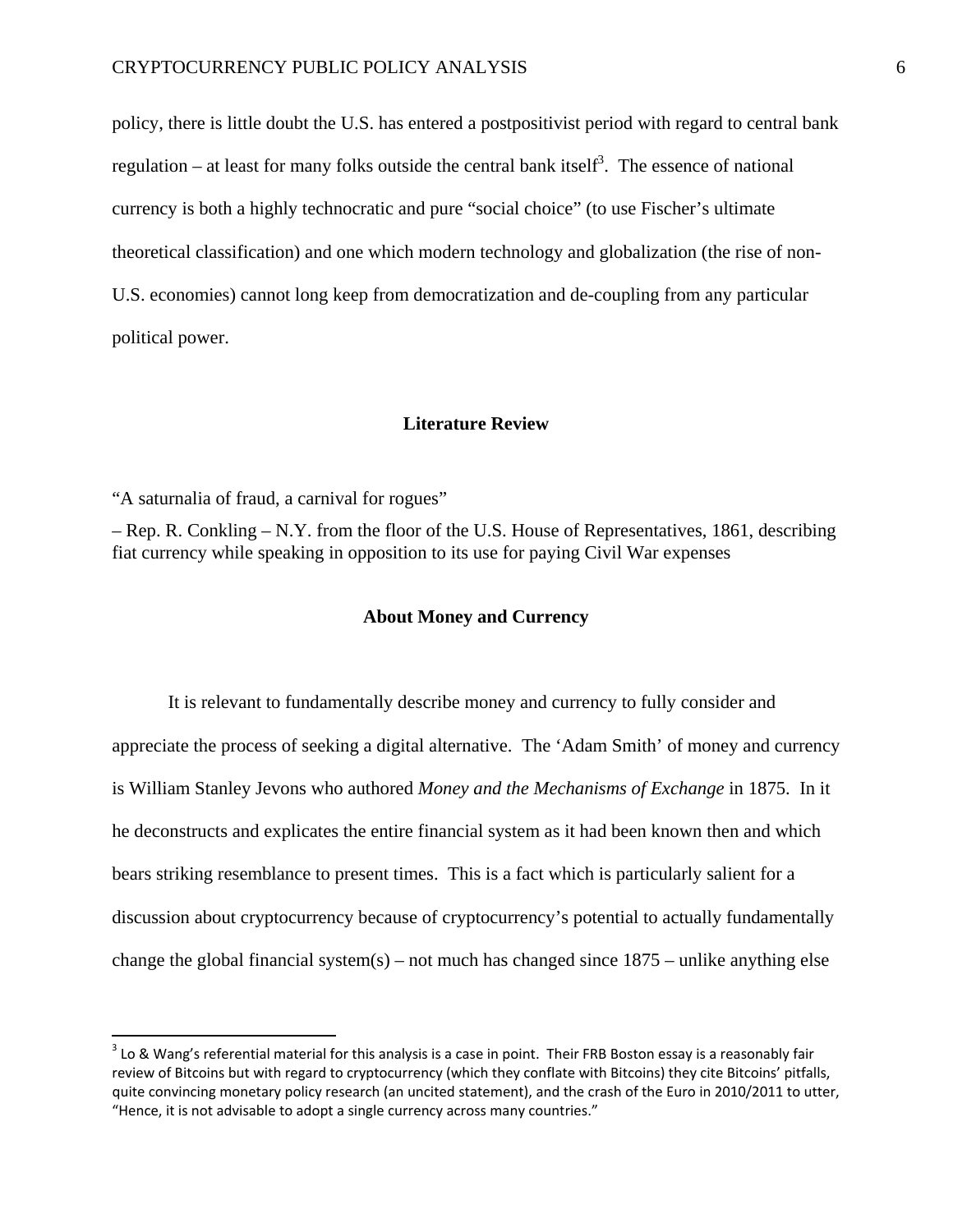since Jevons' treatise was published. Part of Jevons' (1875) vast treatise includes these four

Functions of Money:

- 1. A medium of exchange this is the primary distinction according to Jevons in what eliminates the inconveniences of barter which is limited by the coincidence of two parties having and wanting opposite things at the time of transaction, in other words money or currency "lubricates the action of exchange"
- 2. A common measure of value once a medium (currency) is used in circulation, a common measure of value will be attached such that "people learn the value of other articles in terms of" the currency
- 3. A standard of value Jevons refers here to the ability of the currency to maintain is value relatively stable over time such that borrowing and lending can occur for commodities or services with a reasonable assurance from the creditor that its initial charge, when paid, will effectively be worth the debt. Importantly Jevons states, "no substance permanently bears exactly the same value" but that it would be "desirable to select as a standard of value that which appears likely to continue to exchange for many other commodities in nearly unchanged ratios"
- 4. A store of value this final function of money provides its portability or "convenient form for conveyance to distant places". He goes on to write – in 1875, 140 years ago! (emphasis added):

But at times a person needs to **condense his property into the smallest compass**, so that he may **hoard it away for a time, or carry it with him on a long journey, or transmit it to a friend in a distant country**. Something which is **very valuable, although of little bulk and weight, and which will be recognised [sic] as very valuable in every part of the world**, is necessary for this purpose. The current money of a country is perhaps more likely to fulfil [sic] these conditions than anything else, although diamonds and other precious stones, and **articles of exceptional beauty and rarity, might occasionally be employed**

Finalizing the discussion on money and currency fundamentals, Jevons describes the separation of functions as being is possible but that it would be very convenient to find a medium of exchange which embodies all the functions. Indeed, in his time, silver and gold and wheat were the most common currencies to fulfill the four functions for person-to-person, person-tomerchant or sovereign issues. Jevons concludes by saying "it must be our endeavor, if possible, to discover some substance which will in the highest decree combine the characters requisite for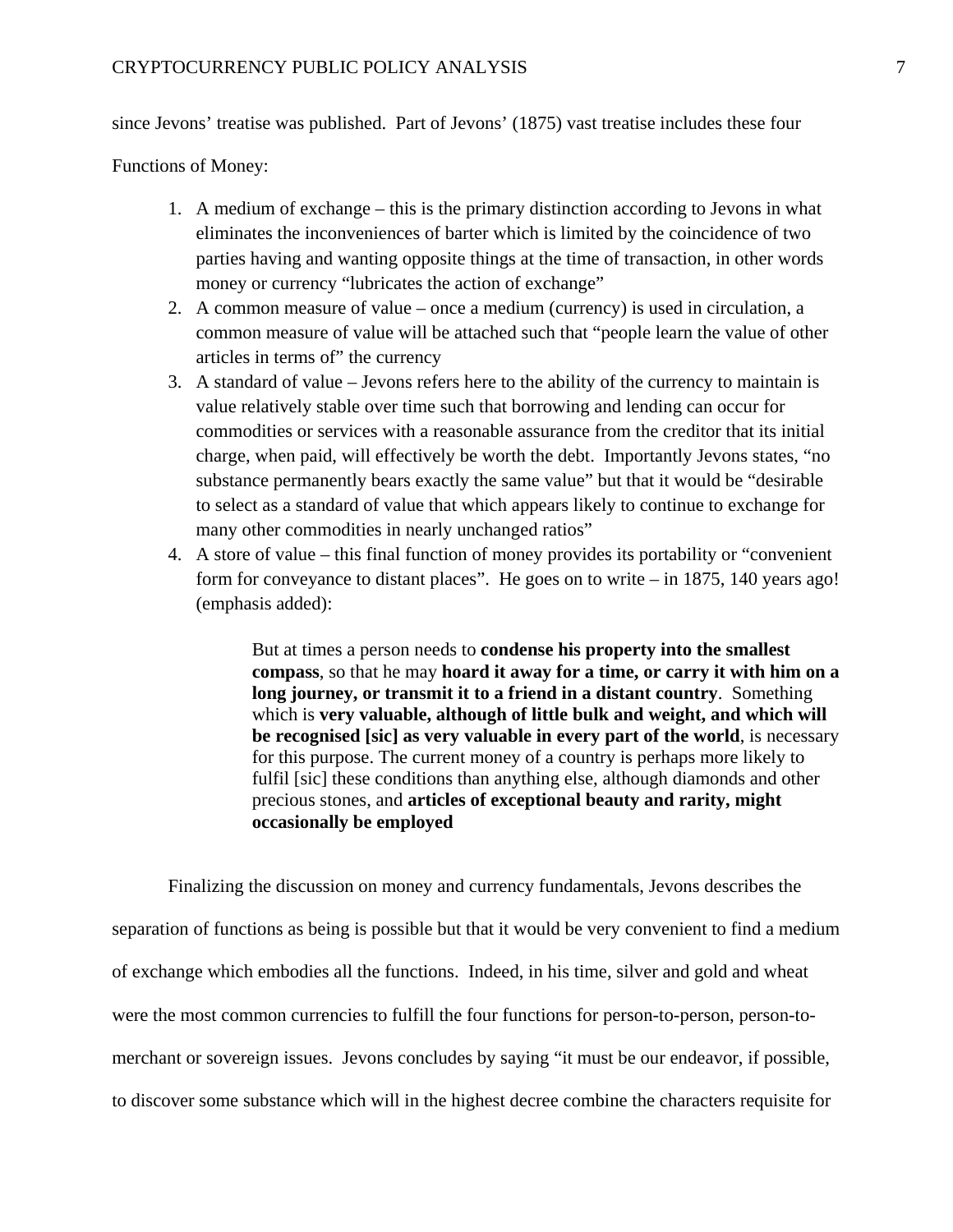all the different functions of money" and that he'll hopefully decide "the exact nature of the commodity which is best adapter to meet our needs in the present day" (Jevons, 1875).

Jevons later describes characteristics of the 'material of money' in a manner which requires less detail for this policy analysis. The seven traits are: utility and value; portability; indestructability; homogeneity; divisibility; stability of value; cognizability [sic] (Jevons, 1875). Jevons explicates each of these in great detail but for the purposes of consideration of cryptocurrency vis-à-vis physical currency, these material properties are quite easy to understand and need little further description here. Indeed, in 2014, all societies are quite familiar with the material nature of 'cash' as attested to by the decline of its usage in favor of electronic representations of sovereign currency (direct deposit of salaries and credit/debit cards to name two common ones). Thus, from the perspective of cryptocurrency, most of society's currency usage is approaching the realm of cryptocurrency albeit with<sup>4</sup> sovereign currency.

#### **Standard-base Currency, Fiat Currency, and Manipulation**

To finalize the discussion generally about modern money, the concepts of sovereign currency, fiat currency and so-called standards (currency backing) must be addressed as well. Jevons writing in 1875 fully details the history of currency backing (e.g., the gold standard) and this is something which readers today understand from high school civics class. For hundreds of years the currency of the United States and most developed nations was either made of gold or silver or backed by gold or silver, making the national units of money and fractions thereof

 $4$  If most law abiding 1<sup>st</sup> world citizens are so heavily dependent on electronic aspects of currency already, there is only the unit of money which remains for cryptocurrency to displace – only human nature or Fischer's Postpositivist Social Choice then prevents cryptocurrency adoption? Would machines/robots/computers be so reluctant to standardize on a single global fungible digital asset?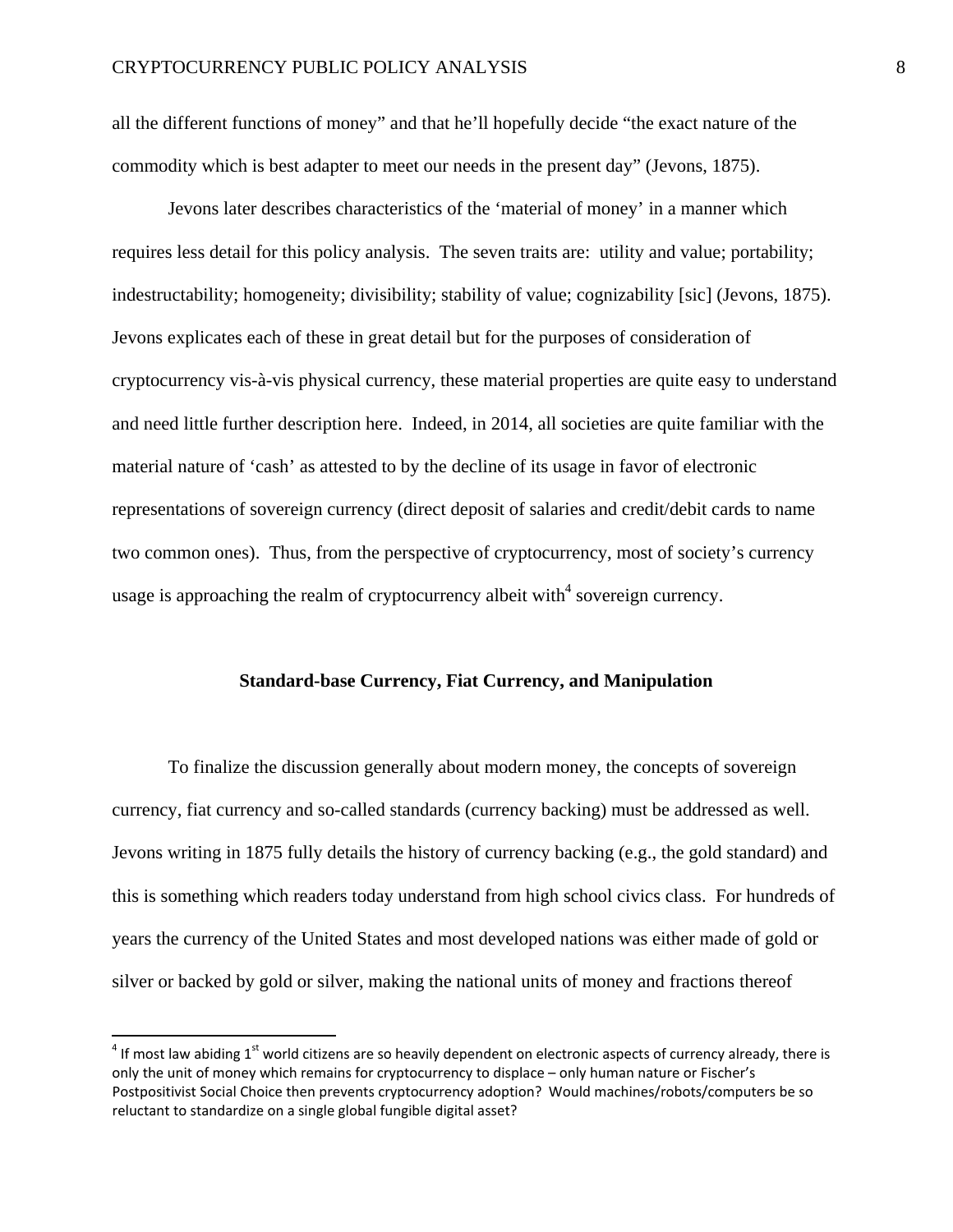*actual* precious metals or *mere* bank note representations of precious metals on deposit in the central bank of the sovereign nations. While the money supplies could be regulated to some extent in-country or internationally, the fixed standard made – in accordance with the material properties above – significant manipulation<sup>5</sup> difficult because the monetary policy had to be backed by gold (Hayek, 1990).

In the early 1970s, the United States left the gold standard to explicitly enter a technocratic monetary policy realm and its coin of the realm became a free-floating currency (the U.S. dollar) based on the fundamental concepts of currency above and regulated by supply of currency and interest rates on interbank exchanges thereof. Concurrent to and shortly thereafter, most other nations followed suit for similar reasons to the U.S. For the purposes of the discussion of cryptocurrency it is important to note: worldwide, these sovereign monetary units then and now have *no* backing or fixed value but are based on trust and 'faith and credit' and generally the GDP of their sovereigns – they are fiat. These fiat currencies adhere to Jevons principles above and are dictated by monetary policies (money supply, institutional interest rates, bonds, etc.) set by sovereign quasi-public bodies pursuing public and private interests and political ends (e.g., in the U.S., the Federal Reserve's Federal Open Market Committee, 170 countries have central banks, too, and the International Monetary Fund) (Lietaer, Arnsperger, Goerner, & Goerner, 2012).

Of interest just beyond these potentially pernicious notions of currency policy, regulation and manipulation, are theories about massive speculation (98% of the financial systems worldwide (Lietaer, et al., 2012), sovereign tax, and sovereign debts which further bind the citizens of a nation to its sovereign currency. Indeed, by requiring the public to pay taxes in the national

<sup>&</sup>lt;sup>5</sup> In the U.S. an early indication of decoupling standard-base currency occurred to pay for the Civil War. This was hotly contested (in the Congress, Rep. Roscoe Conkling of New York said de‐standardizing would "proclaim throughout the country a saturnalia of fraud, a carnival for rogues" (Norris, 2009)) it but ultimately passed.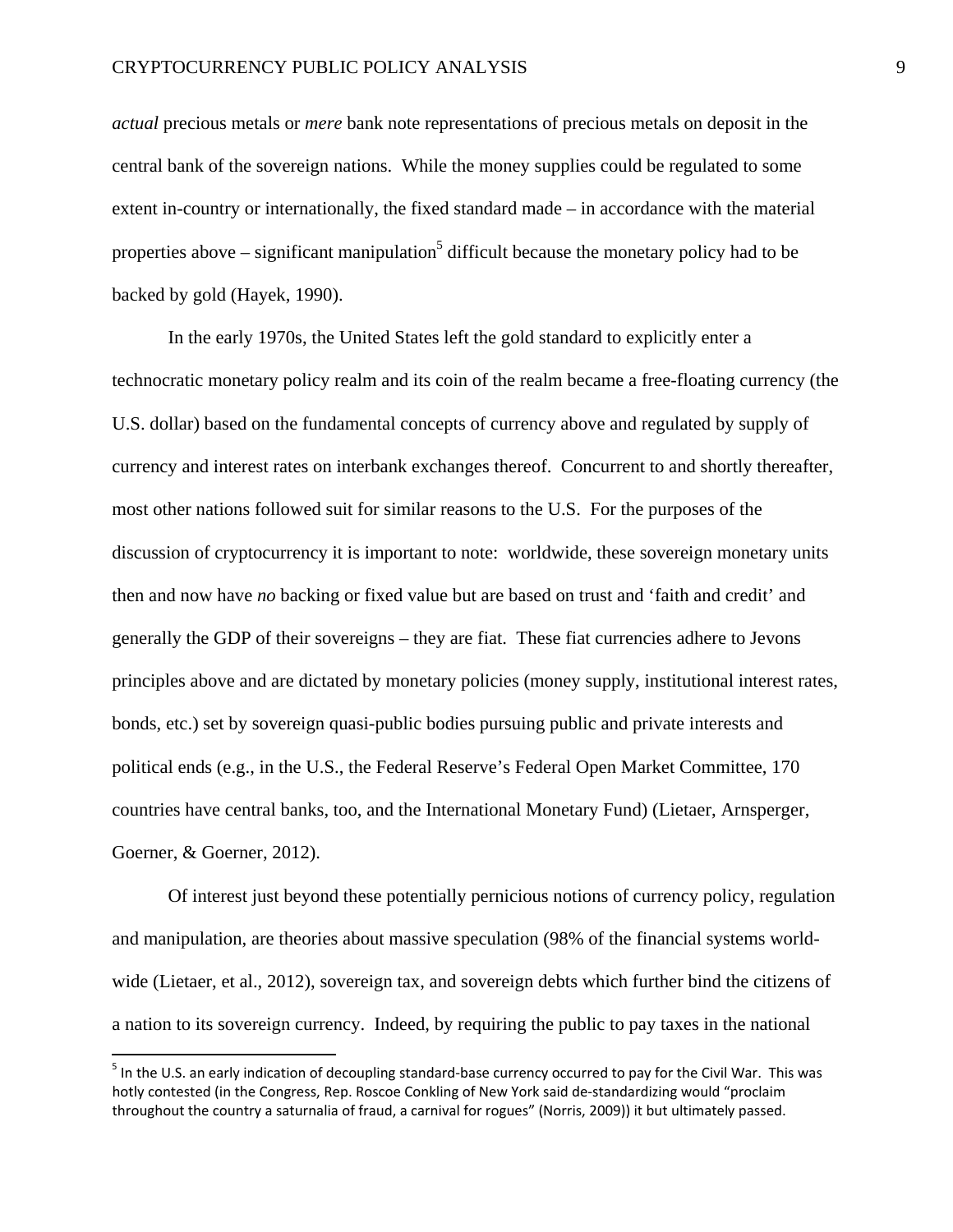currency, a currency valuation (particularly for fiat) is partially created. This so-called Fiat Currency Paradigm (Lietaer, et al., 2012) is at least an interesting thought experiment and one which, while not implausible, might just be important for societies to *sever* to be on the safe side of citizenship. In other words, if there is merit to the Fiat Currency Paradigm then it should be severed to eliminate the confusion of fiscal policy and a mere medium of financial exchange (Lietaer, et al., 2012). Denationalized currency can do that.

### **About a single fungible digital asset – cryptocurrency**

With the understanding provided above about the theoretical fundamentals of money and currency and global financial systems, we can add to this discussion the theoretical concept of a single global fungible asset in a digital form – cryptocurrency. It is important at this point in the policy analysis to consider just cryptocurrency only with regard to the fundamentals of currency above and explicitly disregard any notion of a *particular* cryptocurrency. While Bitcoin is the predominant cryptocurrency in popular press and the cryptocurrency world (Lo & Wang, 2014), its parent theory is more elegant than the present day implementation. The tactical issues with the present day implementations of cryptocurrency theory (there are many (Turpin, 2014) (Kaplanov, 2012) (Lo & Wang, 2014)), however, should not dilute the *theory* of cryptocurrency as a strategic, social technologic development<sup>6</sup>. From a purely theoretical perspective then to the *individual user*, cryptocurrency can have all the benefits of physical currency – indeed even standard-based currency – with none of the detriments. This is the important point and the

 $<sup>6</sup>$  I am trying to avoid the difficult notion of defending Bitcoins per se. It is outside the scope of this policy analysis</sup> to demonstrate that the previous few years' worth of issues for a new global digital currency (namely Bitcoins) pale in comparison to millennia worth of problems for traditional sovereign 'standard‐based' currency or worse, fiat. Hayek's treatise scorches this ground well…and that doesn't include aggregating historical pickpocket thefts through major heists. Physical currency is not pitfall‐free and digital cash can actually help.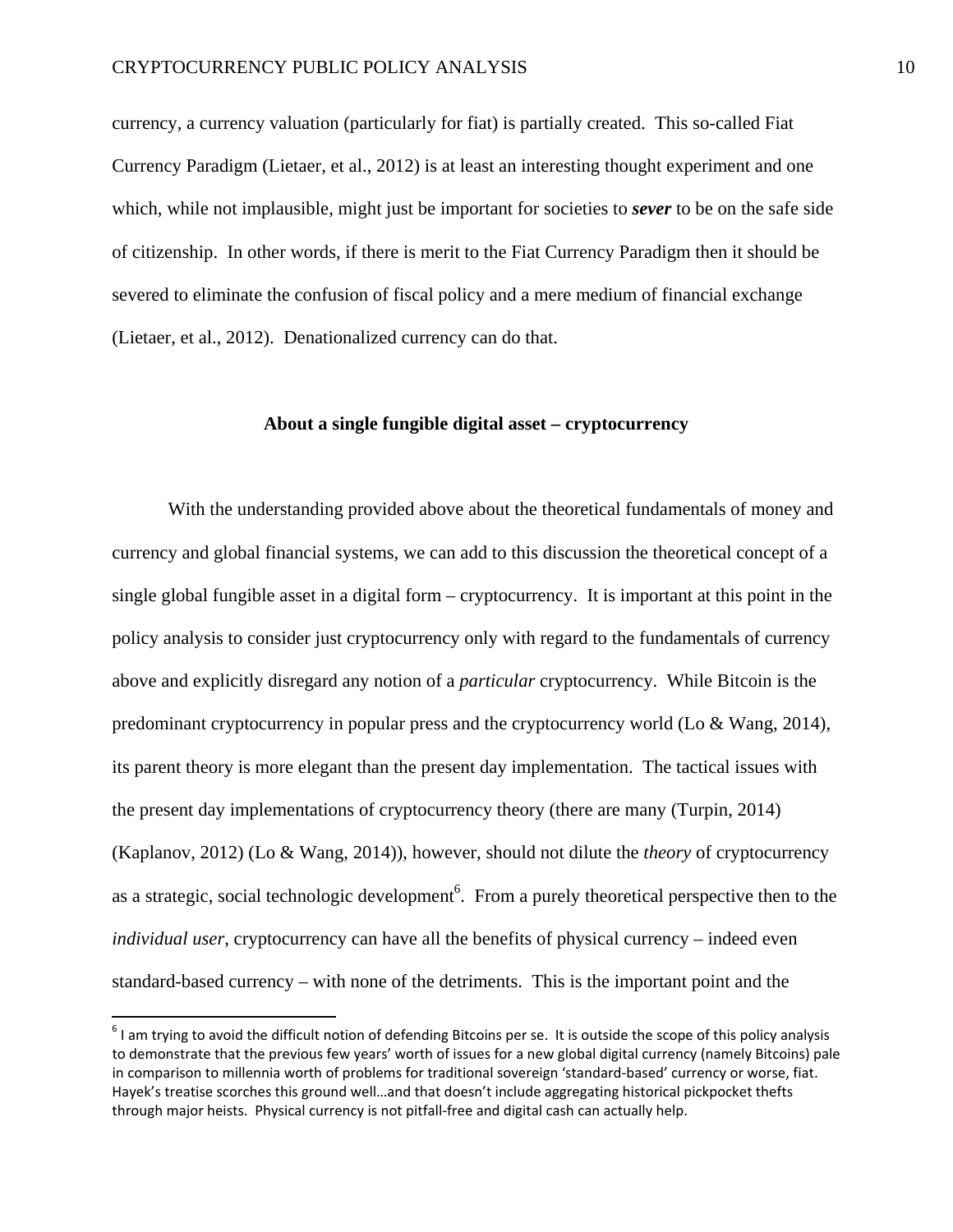network-effect adoption synergy: the value to an individual user is nearly negligible but in aggregate, within a sovereign currency or among them all (globally). The impact is seismic: tens of billions in annual credit and debit transaction fees (Turpin, 2014) and sundry other financial system issues (Quantitative Easing? (Turpin, 2014)).

## **Cryptocurrency Background**

Cryptocurrency (most publicly recognized as Bitcoins) has significant origins<sup>7</sup> only as recent as 2009 (Nakamoto, 2009) with the idea<sup>8</sup> posited as far back as 1998 (Kaplanov, 2012) (and reinforced by Milton Friedman in 1999). It represents a novel and avant-garde digital currency and financial system which is intended by its creator(s) and worldwide users (largely Western nationals but not insignificantly non-Westerns nationals (China, Russia, and former Soviet bloc) to replace or supplant national sovereign fiat currencies and many (all?) aspects of modern financial systems with one single digital fungible asset traded globally based on global exchange-backed valuation<sup>9</sup> (Turpin, 2014). While the concepts of fiat and denationalized currency are nothing new (see Hayek), the accessibility to a global fungible digital asset with all of the features of modern currency(ies) by individual actors around the world is wholly unprecedented – but not unpredicted (see Milton Friedman). Since the theory's release and recent few years of implementation, Nakamoto's system has gained wide acceptance for

<sup>&</sup>lt;sup>7</sup> Part of the lore of cryptocurrency is the unverified person(s) behind the name Satoshi Nakamoto, there is rampant speculation about 'who' the name represents and whether the person or persons are still involved in the effort. This is spurious to the nature of cryptocurrency.<br><sup>8</sup> And as far as the mid-1980s for concepts of electronic cash (Moore, 2013)<br><sup>9</sup> Cryptocurrencies are traded and valued based on dedicated exchanges run within the

Nominally the value of a given cryptocurrency monetary unit is based on the scarcity of the unit combined with the globally available products' offering price in that monetary unity – a perfect currency system. This is roughly approximated by foreign currency exchanges for traditional sovereign currencies.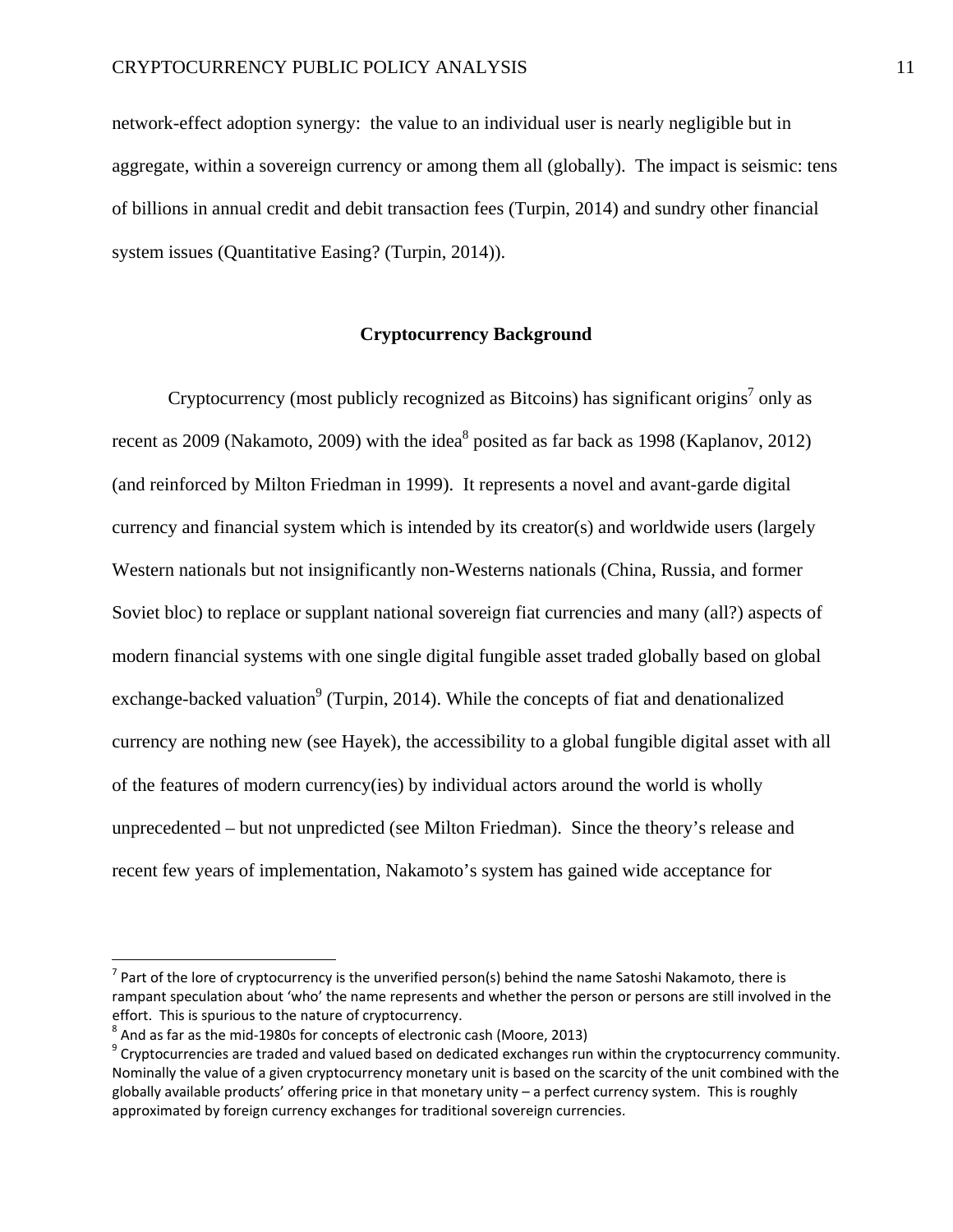impregnability (Davis, 2011) and alignment with Jevon's theories of currency (Lo  $\&$  Wang, 2014).

The basics of Nakamoto's theory extend well-established public/private key cryptography to a transparent, resilient transaction history ledger for accounting purposes, create a finite and increasingly difficult algorithm for key creation (which creates key value), and eliminate the 'trusted  $3<sup>rd</sup>$  party' (at a minimum three!) typically required for currency exchange. These three features are the essence of a currency system which Jevons, Hayek, Freidman augured from their various perspectives for over a century. From Jevons' point of view, such a theorized digital currency is universally valued, stored and carried; Hayek's idea about denationalization are initially met for a sovereign-neutral currency system; and Milton Friedman's prescience of the value of the internet to currency finally has an algorithm.

The most significant aspect of cryptocurrency theory and implementation is related to the security of the creation, storage, and transaction of the monetary units and bears further discussion for validity here. The security is based on modern cryptographic technologies (Lo & Wang, 2014) (Bradbury, 2013) which are directly related to the encryption and security used across the internet and modern computer systems. This is so-called public/private key encryption (or one-way hashing) and is widely regarded as impregnable with current computing technology and can become more unbreakable as computing technology advances (Davis, 2011).

The one-way hash is a mathematical computation which has two parts, or keys, one designated as private and one as public. This 'perfect' key-based encryption was discovered in the 1990s and finalized for general use after rigorous public review and scrutiny. It is what makes security on the internet possible in a variety of common and familiar forms most notably through web browsers. It is this one-way encryption which is employed in cryptocurrency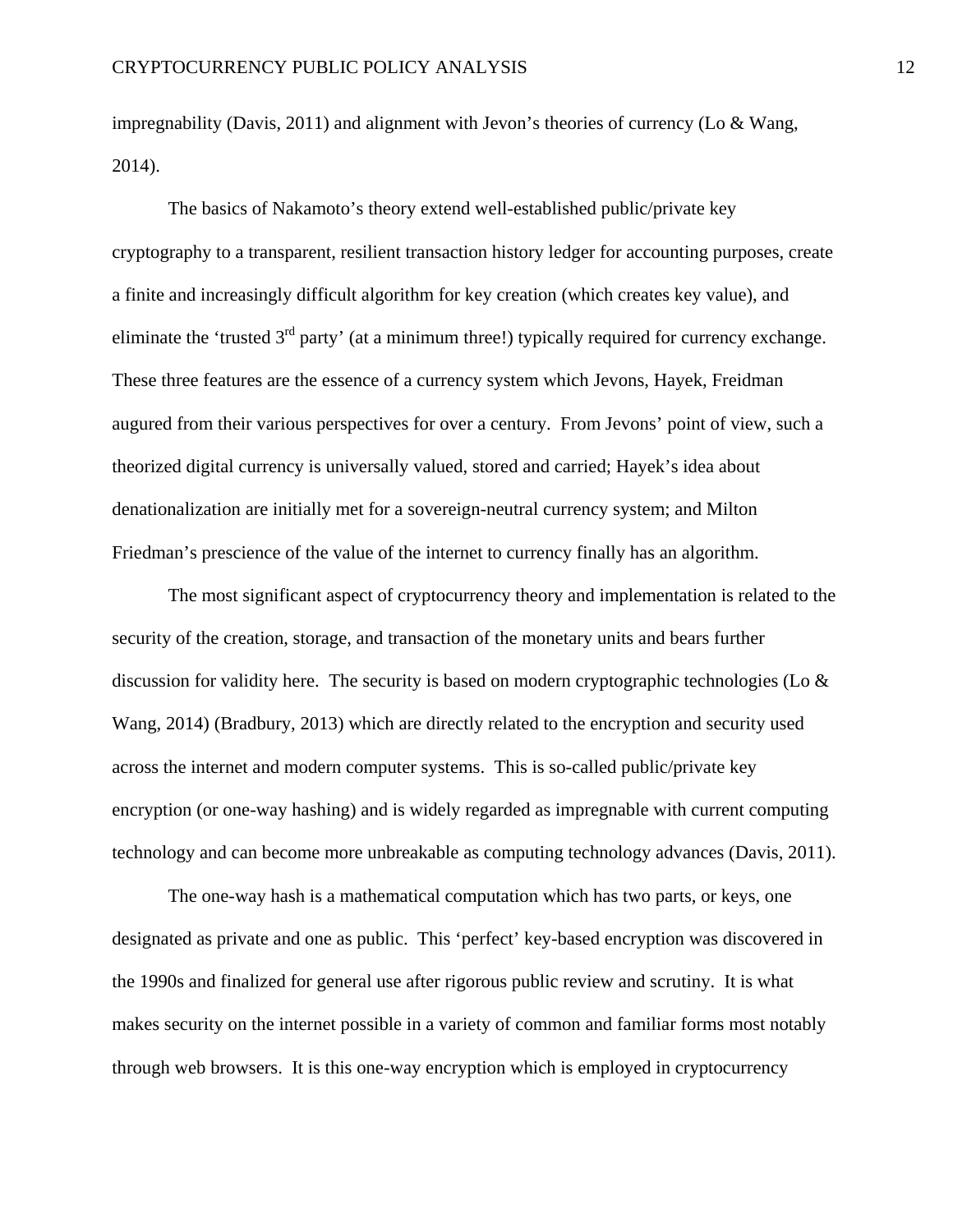models and provides the basis for the entire cryptocurrency theory. The beauty of this model is that the mathematic equation cannot be broken with current computing power and can be increased over time as computing power increases to keep it strong and safe. The inherent security of the cryptocurrency technologies are rigorous and not subject to weakness (Davis, 2011).

The deeper technical specifics of any given cryptocurrency are beyond the scope of this analysis but there is widely accessible background and detailed information instantly available on the internet. Indeed, cryptocurrency theory and implementations are 'open source' which is fundamental to its existence and potential. The underlying fundamental technologies used by cryptocurrencies are an innovative integration of several common, modern computer, communications, and global technical access capabilities (Kaplanov, 2012) which have revolutionized such things as file-sharing (notably music and other intellectual property), social networking, retail and commercial sales, as well as news and information dissemination.

The application of these technologies to financial systems and currency use specifically should be regarded only as a difference in application of well-established and well-understood globalized digital technologies. Therefore it should be considered that cryptocurrencies and their potential to revolutionize traditional financial systems are technological possible even if they are not popularly or publicly accepted in the near-term. The attractiveness of this new technology should over time be considered to have as much appeal to individuals working collectively for their own good as music downloads, social networking, retail sales, and information dissemination all via the internet did over the last fifteen years.

Thus, this analysis is written based on the presumption that an open source, digital technology exists or will exist which at least approximates a single national fiat currency and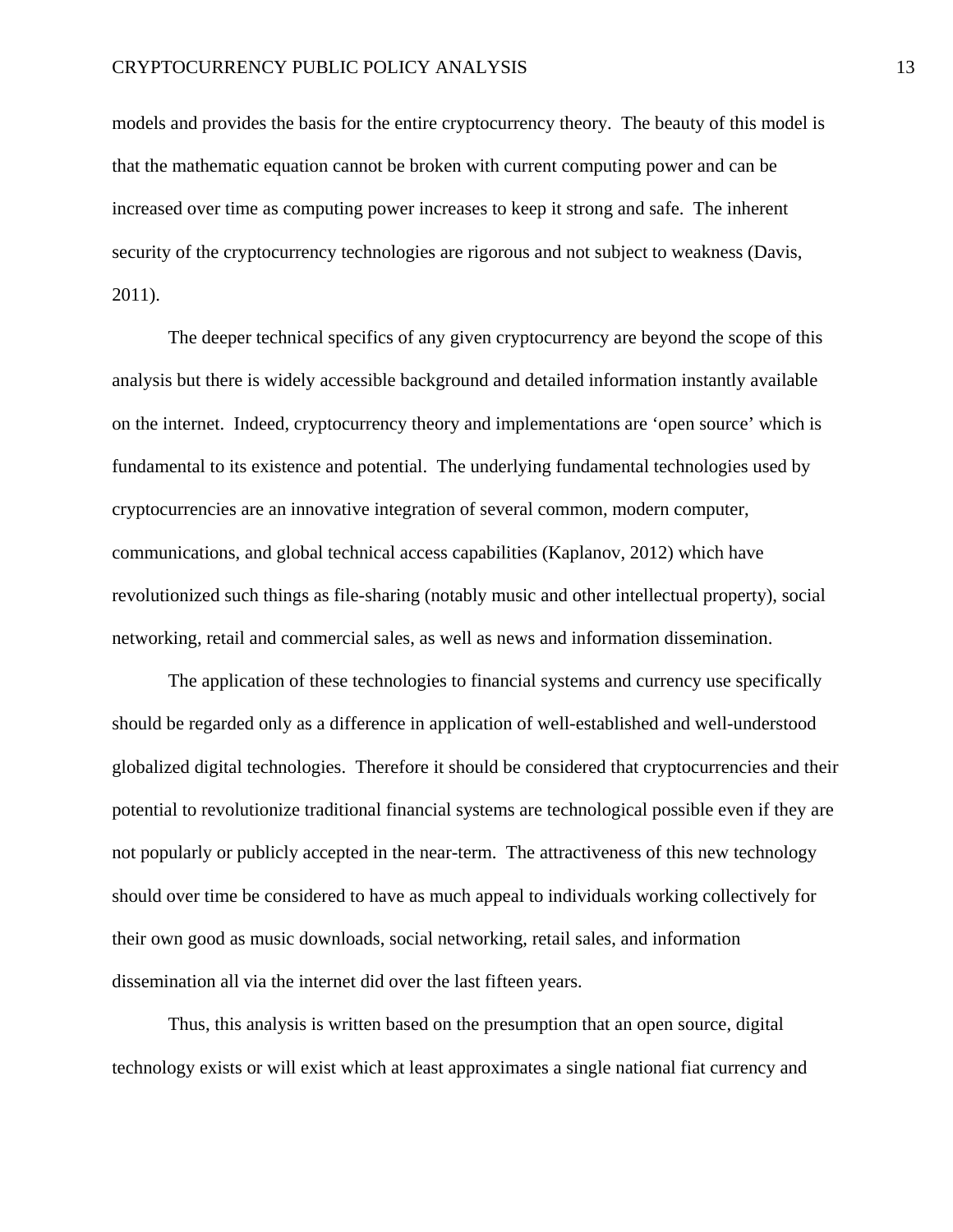further could be used on an international basis to effectively denationalize individual currencies to a single denationalized currency. For such an approximation, consider the serial number on U.S. paper currency. If that digital identification were used by a payer to represent the note, a simple digital currency system would be created. Much like a credit or debit card transaction, a user could 'pay' for a good or service by providing the serial number of a sufficient amount of currency. A modern merchant system could 'look up' the serial number for validity and nonduplication (in a theoretical central bank master record of all currency) and then accept it. Should a return of currency be needed (whole return or fractional), the merchant could offer serial numbers back to the payer which correspond to a given monetary unit. The user then carries those serial numbers – they are subject to loss and theft as usual – until a future transaction is desired. The major component of this theoretical system is an merchant-accessible (presumable digital) ledger of currency serial numbers – is currently maintained by the Federal Reserve Bank in a proprietary system to which access is protected from merchant systems. However, it is that private ledger which modern public/private key cryptography can displace and which the cryptocurrency system does displace.

Since 2009, Nakamoto's theory has created a basic denomination of cryptocurrency known as Bitcoins and various denominations of other cryptocurrencies which are based on the same fundamental theory. Indeed this existence of multiple implementations of the cryptocurrency theory make possible widespread adoption of any type of innovative implementation<sup>10</sup> and foretell the possibility of idiosyncratic currency systems in the future, potentially offering a method for greater adoption of regional or community currency (see Margrit Kennedy, et al. People Money: The promise of regional currencies). Additionally a

 $^{10}$  The technical nuances of different denominations are beyond the scope of this analysis but these nuances create differing cryptocurrency generation rates and have separate exchanges on which they are traded.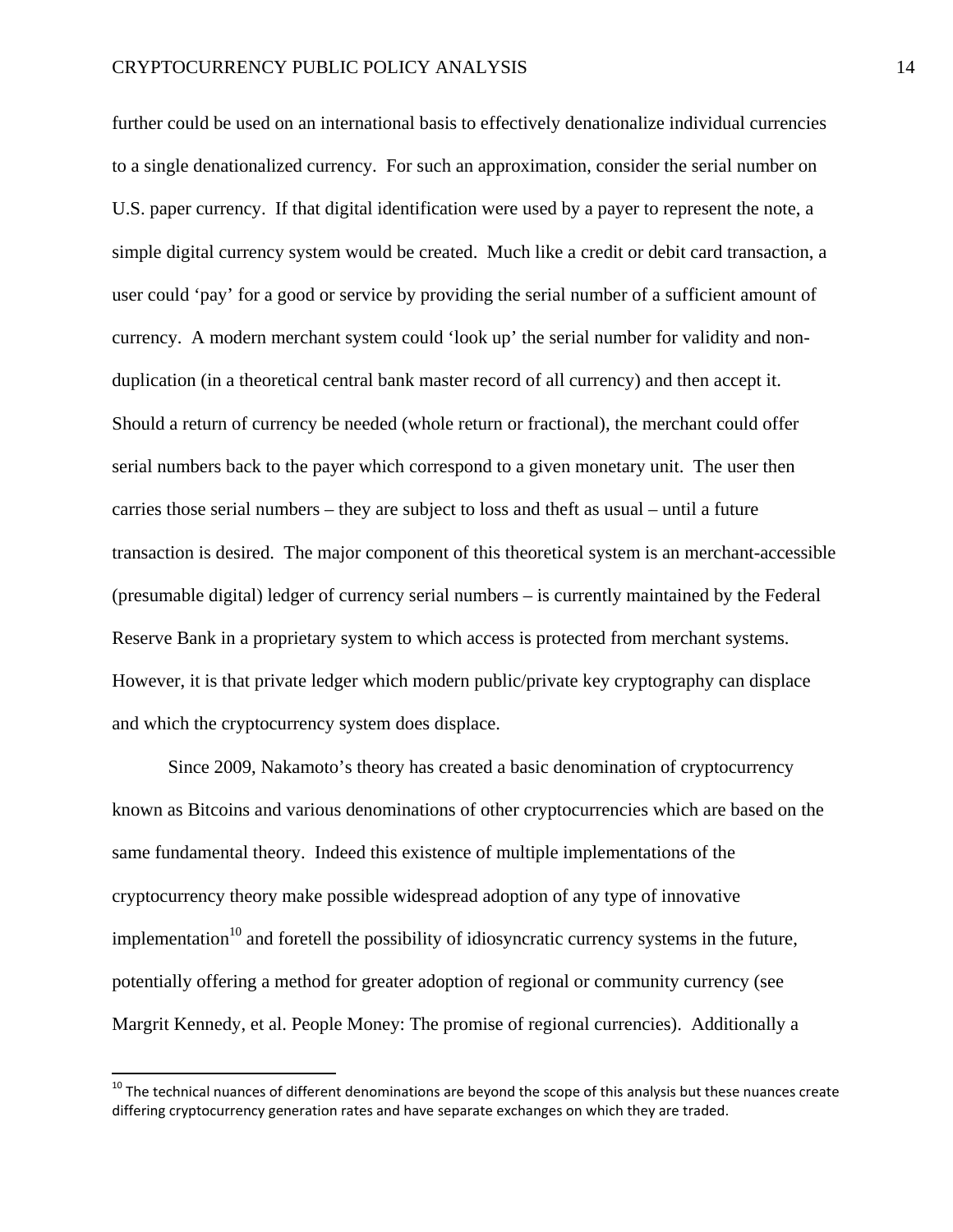global ecosystem of technophiles<sup>11</sup>, advocates, private enterprise with significant fiat currency investments in hardware, software and infrastructure to support cryptocurrency has materialized to aggressively implement and experiment with cryptocurrency. This infrastructure includes:

- 1. internet-based exchanges for trading cryptocurrency
- 2. a massive online marketplace for drugs, guns, human-trafficking (Silk Road, serious enough use to warrant international law enforcement, shut down in 2013)
- 3. thefts, exchange crashes, valuation swings, user error, computer error
- 4. burgeoning number of retailers and other end users accepting Bitcoins
- 5. U.S. and International intrigue and political attention

## **Discussion**

In summary then, the problem with cryptocurrency should not be considered in the theory itself. Cryptocurrency can be theorized to be a perfect currency replacement given modern developed society's dependence on and comfort with prevalent global fiat currencies and nearly ubiquitous electronic storage and transaction thereof<sup>12</sup>. Indeed, the very widely in the last 24 months publicized issues with cryptocurrency have been blunders, speculation, and thefts (Moore, 2013) which are not unlike that which occur with traditional currencies regularly or certainly which should be expected from such a novel technology.

The actual problem for policymakers and regulators is with the implications for national and international monetary policy which arise from a single global fungible digital asset. This theorized asset would be controlled by no government(s) and have its value derived from the global exchange of the currency itself and therefore not subject to political monetary policy.

<sup>&</sup>lt;sup>11</sup> The author 'mines' Bitcoins and other cryptocurrencies

<sup>&</sup>lt;sup>12</sup> Developed and developing nations have largely shifted to electronic means of storage, use, and movement of their currencies. Cash is on the decline as even are checks in favor of direct deposits of salary/wages and credit/debit cards or even smartphones. Cards and phones are merely security credentials (like the public/private key pair of cryptocurrency) and not actual proxies for currency. National currencies and financial systems are well established as purely digital but proprietary (and obviously sovereign, a unique type of proprietary).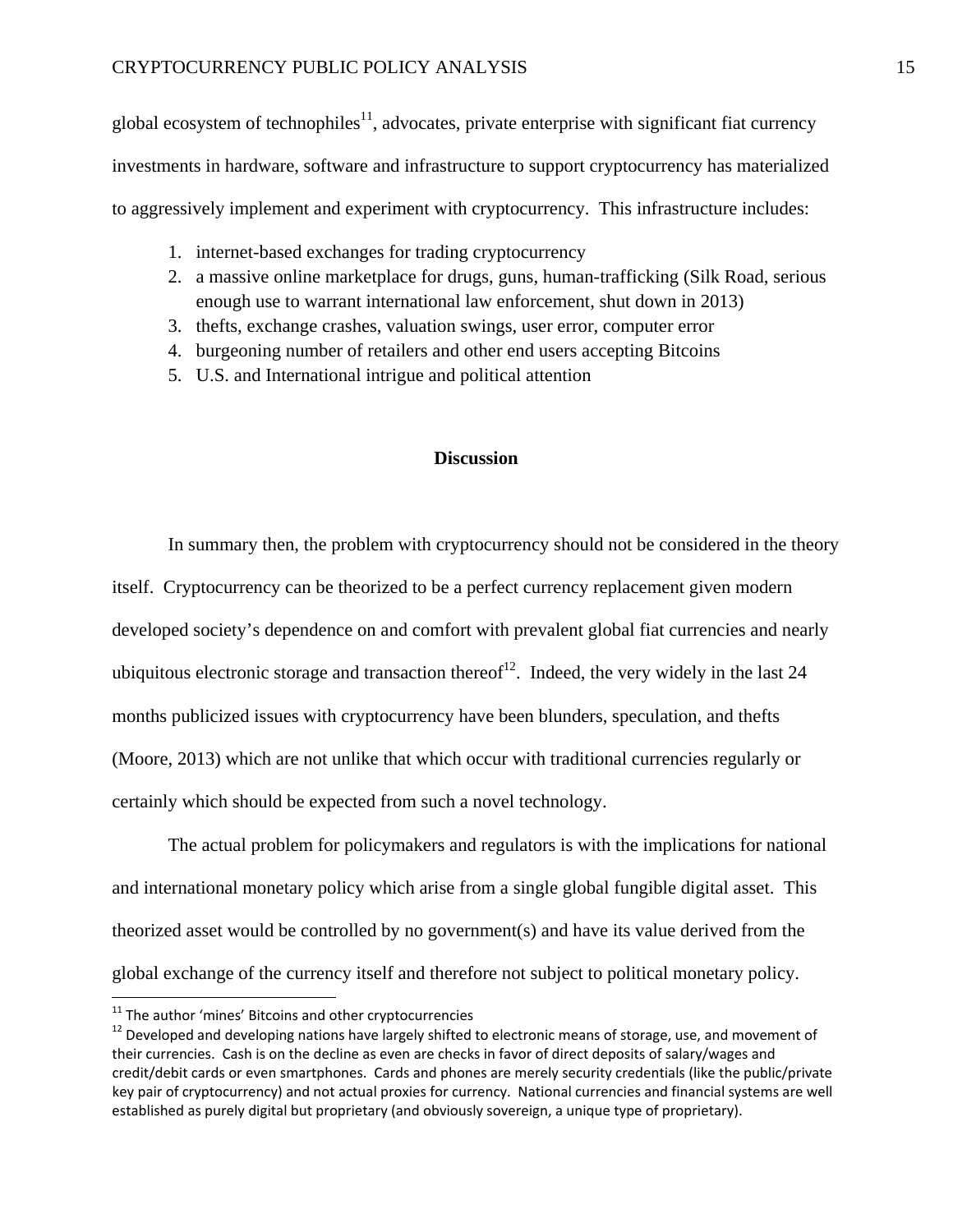Furthermore, the security and encryption of theorized cryptocurrencies which yield extreme to total anonymity of usage could moot or require alteration of current regulatory, law enforcement, and tax policy. A significant part of this realignment of currency and its underlying financial system would impact the current private sector entities which provide currency storage and transaction services (banks (central or private), credit card payment system, etc.). Thus it is reasonable to expect resistance and obfuscation of cryptocurrency's value and viability from those incumbents.

As history has shown, holding on to (often times appearing as tradition but in this case monopolistic control) an antiquated technology for reasons which have no nexus to the democratic or collective 'real need' is unsustainable. In the  $21<sup>st</sup>$  century this is tritely acknowledged historically as resistance to the railroads because of the horse and buggy monopoly or resisted innovation in communications technology because of incumbent interests (long distance provider got into the cellular business for it to take off). So in the spirit of Hayek and Freidman, for U.S. (or any (inter)nation(al)<sup>13</sup>) legislative or regulatory bodies to resist cryptocurrency because of:

- 1. political monetary policy power or control with or without international peers
- 2. law enforcement's comfort with leveraging traditional currency and financial systems to do its job
- 3. perceived ideas about how complicated non-national currency and monetary policy might be (Lo & Wang, 2014)

 misunderstands the point of any currency, ab initio. Currency doesn't exist to provide those three things above, it exists as Jevons outlined in 1875 – to provide a means for all the needs a buyer and seller might have and none of which are predicated on sovereign control.

 $^{13}$  In the US, politicians have voiced significant concerns about cryptocurrency but adopted initial accommodating tax policy; China and various more tightly controlled countries have acted prohibitively towards cryptocurrencies.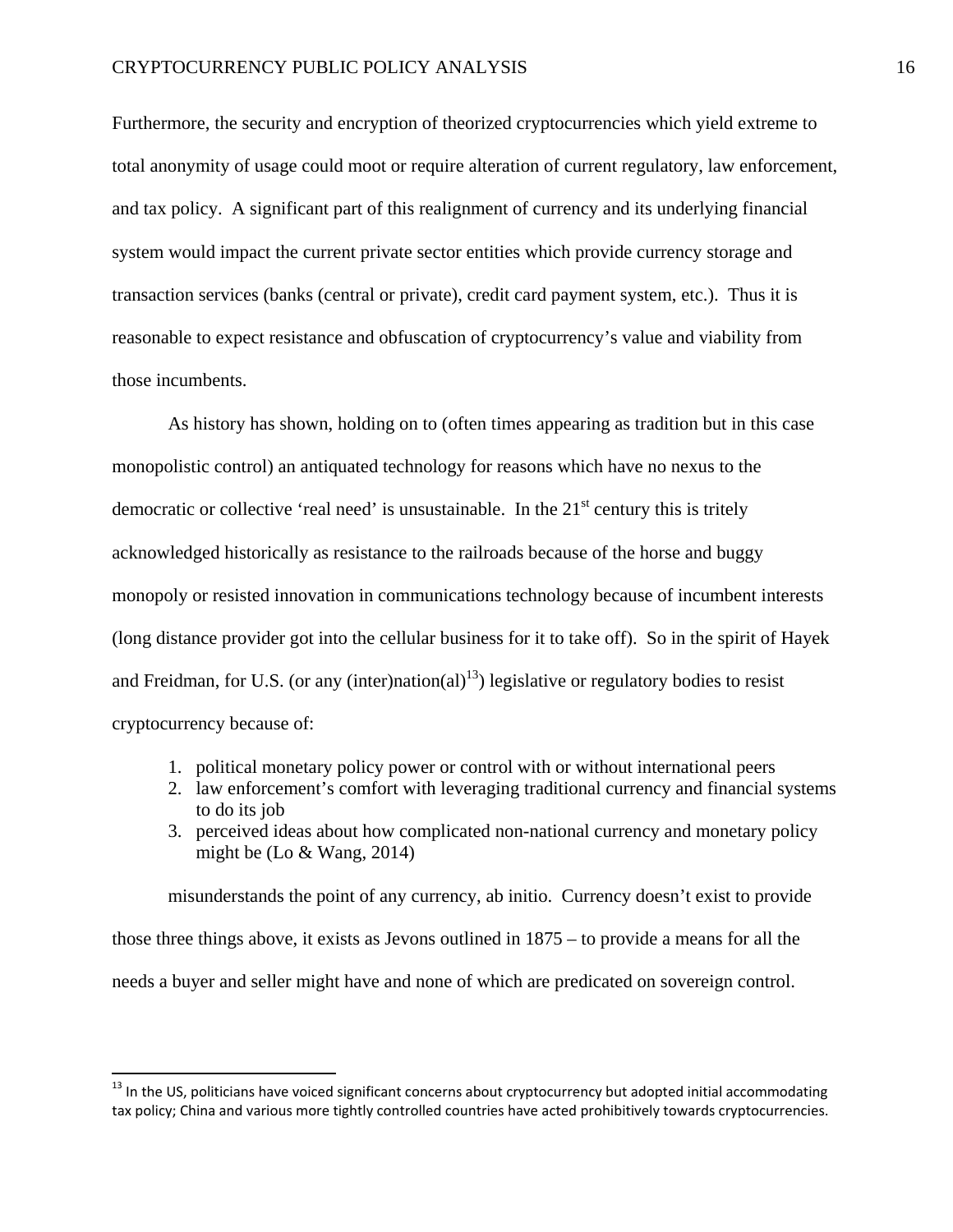Indeed it could be argued sovereign control was merely facilitative until a better system could be found (Hayek, 1990) – namely cryptocurrency!

For example, community dollars – notably non-sovereign currency – are a well-known and accepted practice albeit not too prevalent or wholly viable given the limits/scope of a community to have the variety of economic inputs and outputs needed for modern society (Kaplanov, 2012). Would the cellphone service provider accept an Ithaca dollar<sup>14</sup>? But what if the community were the world and there was a community dollar for the world? Would not there be enough variety and economic inputs and outputs? So, to the extent community dollars are viable (Kennedy, et al., 2012), a 'global community' monetary unit should be even more viable. In this regard the idea of Special Drawing Rights (Wyplosz, 2010) at the UN/IMF make sense and merely need a financial system mechanism – which is precisely what cryptocurrency can provide (Lo & Wang, 2014).

In a larger sense, U.S. monetary policymakers and regulators should prepare for the inevitable decline of the U.S. dollar as the world's currency just as previous sovereign currencies declined over time for their successors (Wyplosz, 2010) (Hayek, 1990) (Kaplanov, 2012). While the value of the dollar may continue to be strong and reasonably accepted worldwide, it is naïve to consider the dollar will remain the world's currency and indeed invites ever increasing 'control mechanisms' and political monetary perturbations to attempt to achieve otherwise. In this light then, the United States should preclude another nation's currency ascension by advocating for a long-term goal of establishing a global currency. This is a keen innovative posture as well as a positive national security (perceived or otherwise) stance. By embracing the trends of pure technology and democratization of social constructs (globalization) with regard to

<sup>&</sup>lt;sup>14</sup> See (Kaplanov, 2012)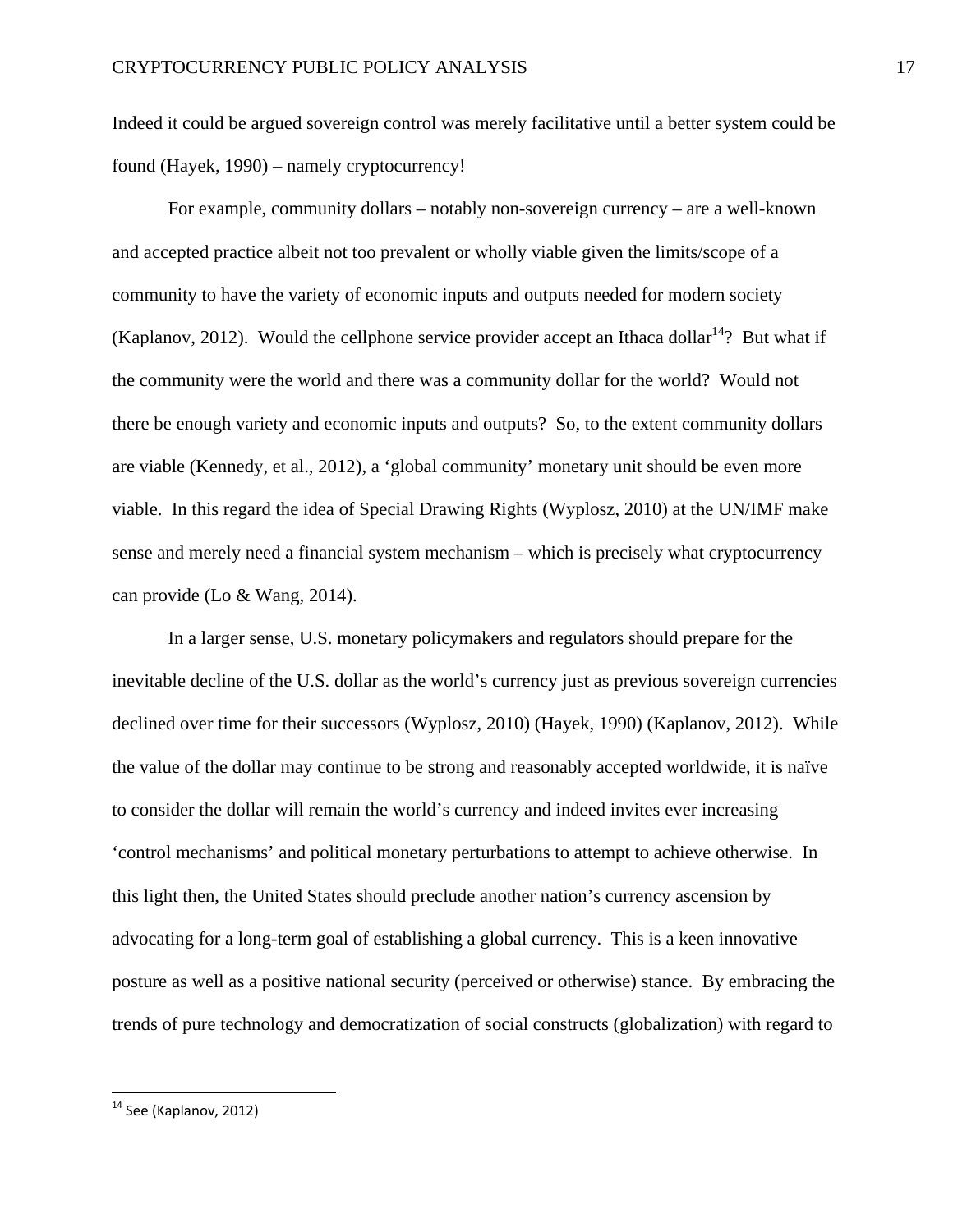currency, the U.S. can skip ahead of losing economic hegemony by short circuiting the next currency's ascension.

Incumbent private sector financial service providers may have a bias against cryptocurrency for self-serving reasons (cryptocurrency obviates many of the built private sector systems) or for fear of the stability of cryptocurrencies. However, while they may be skeptical, the fierce competition among them and collectively to protect their business models could likely be bent towards acceptance and adoption of cryptocurrency models lest they be left behind by the next innovator.

It appears, like other modern technologic advances under the network effect, the most significant reason for this lag in appreciation and adoption is that very few groups of individuals have much (if any) obvious vested (Kaplanov, 2012) interest in cryptocurrency's success while at the same time at least two main international constituencies have immense vested interests in cryptocurrency *not* succeeding: central bankers and private sector financial institutions (Kaplanov, 2012). Interestingly, a September 2014 report from the Federal Reserve Bank of Boston confirms the value of cryptocurrency generally (Lo  $\&$  Wang, 2014) but unfortunately conflates the tactical issues of Bitcoin with the theory of cryptocurrency itself.

Despite the fact there are erudite naysayers, the few early adopter groups for which cryptocurrency has viability and keen interest are generally of the criminal bent (drug-related or non-drug criminal) (Turpin, 2014) (Kaplanov, 2012) thus putting them outside of the mainstream as well as the law but ironically well within the predicted users and validity Milton Friedman predicted in 1999. That there is viability within the Bitcoin network and from cryptocurrency such that the US and international law enforcement shut down 'the eBay of drugs' – The Silk Road – would tend to indicate there is *not insignificant* value and viability to cryptocurrency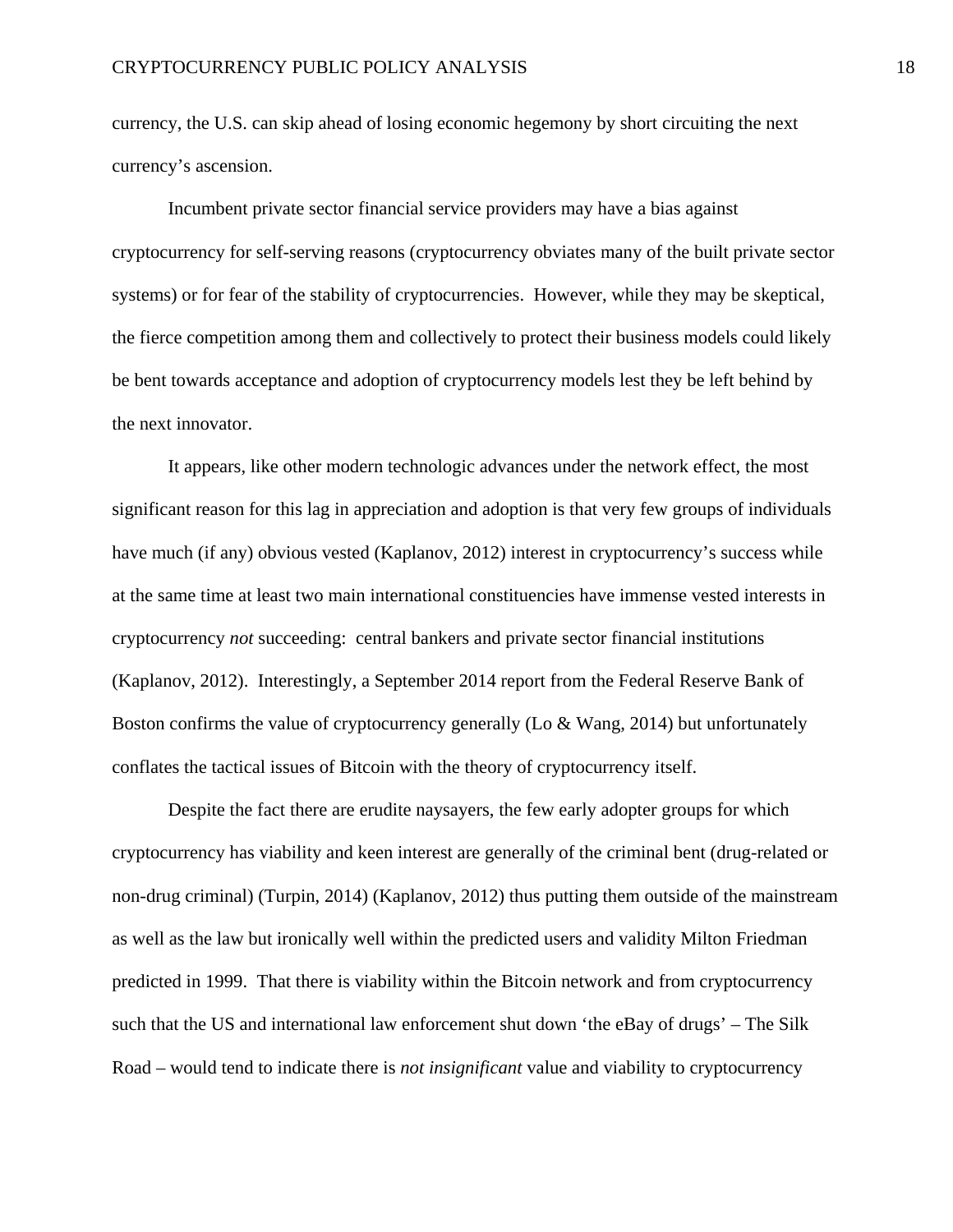generally. The chairman of the U.S. Senate Finance Committee Charles Schumer's pronouncement of 'the money-laundry that is cryptocurrency' testifies to the potential of the system! It works!

Furthermore, the massive interests opposed to, skeptical of, or biased against cryptocurrency are almost all major sovereign states and, by extension, the traditional financial systems (public and private) on which those sovereign states rely (Turpin, 2014) (Kaplanov, 2012) (Hayek, 1990). International sovereign state's fiscal policy, governmental revenue, as well as private interests' exploitation of inefficiencies (middle-man transactional costs: credit and debit cards alone are ~US \$48B (Turpin, 2014)) were built upon state-controlled (with attendant indirect international control) currencies and the inability for individuals to safely and securely transfer readily stored value. Indeed in pure speculation alone there are trillions of dollars of 'inefficient allocation of resources' made possible by the speculation among and within fiat currencies (Norris, 2009).

Cryptocurrency has a complicated but technologically sound underpinning. It is merely four years old but is well aligned to the basic principles of currency as proscribed by Jevons (1875) and fits well with modern societies comfort with digitized money. The most significant issue for cryptocurrency is how it can assume is its ready application as a single global denationalized currency – this is something which early adopters are struggling but it is the beauty of globalization. Given its open source nature and rapid adoption among technophiles, it could evolve rapidly and eventually handsomely as a perfect currency for the world. With significant potential for adoption and use despite public sector control, it should not be ignored. U.S. policymakers and regulators should not seek to delegitimize or prohibit cryptocurrency innovation with onerous policy and regulation (or political diatribes) and instead should seek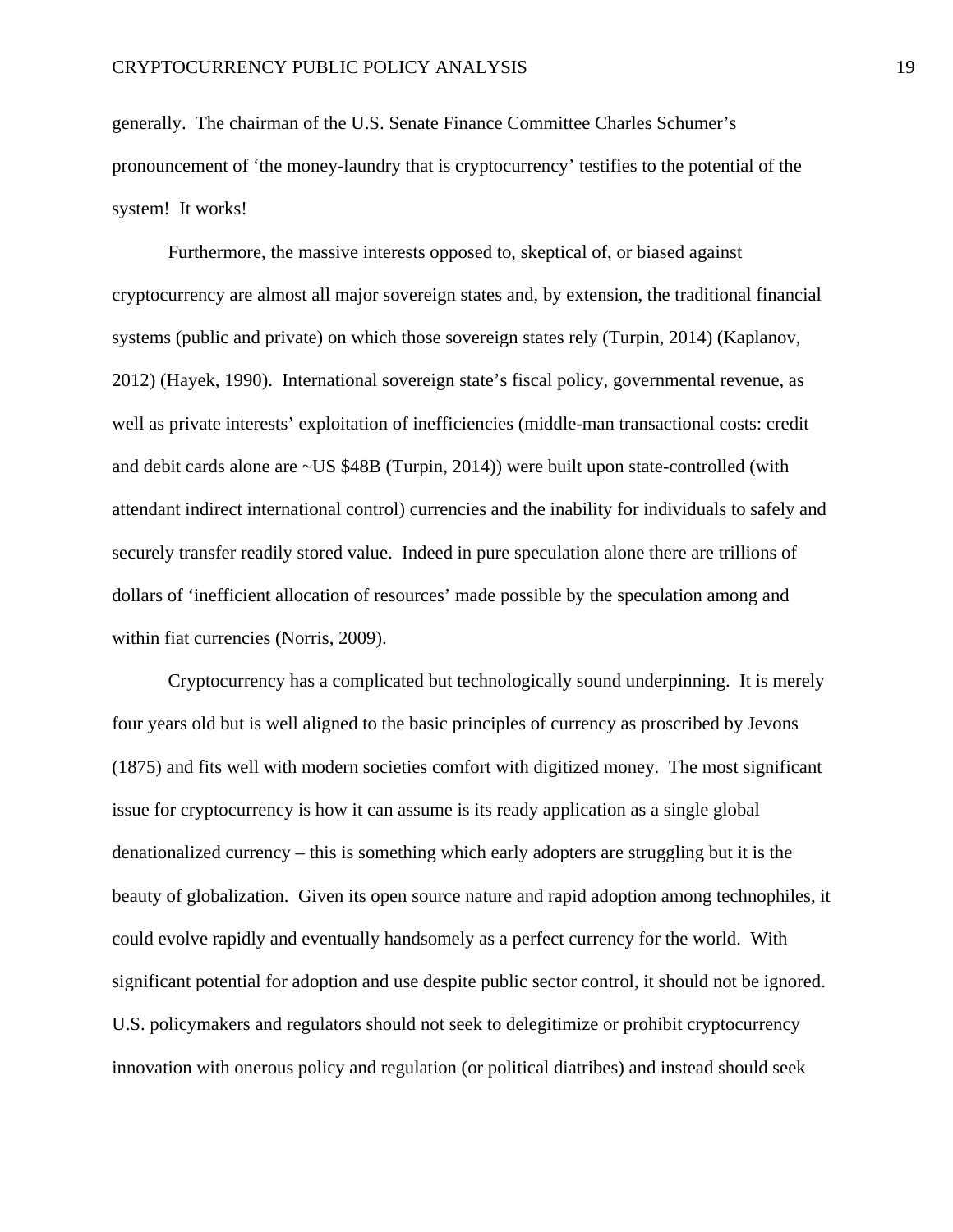common cause with the cryptocurrency theories as a matter of national policy to remain in the vanguard of currency evolution and economic hegemony and economic security.

Cryptocurrency bears an important and accessible possible future for the mass of humanity: the ability to transfer value from one person to another but do so without the knowledge of or requirement of elaborate national and international financial systems currently required by the public and private financial ecosystem(s) (Hayek, 1990). It should be noted, in case there is doubt, this same uncoordinated but powerful group of folks – individuals in society as a whole – have driven the last decade's most significant advances in applied technology in a similar fashion and are individually but collectively responsibly for the adoption of all new technologies. This nameless, faceless mass of humanity working individually and uncoordinated have recently democratized decades-, centuries-, or millennia-old social structures as diverse as:

- 1. Journalism through a variety of self-/micro-publishing mechanisms available on the internet
- 2. Retail shopping (as far back as bazaars and agoras) so-called click-and-order as opposed to brick-and-mortar
- 3. Communication email, SMS messaging, Twitter and Facebook replace word-ofmouth and carrier pigeons; cell phones have replaced the postal service and even wired communication
- 4. Personal sales Craigslist and eBay have replaced newspaper classifieds (a never before considered 'inefficiency' as demonstrated by the massive losses of revenue and profits newspapers have suffered)
- 5. File and music sharing the recording industry and other intellectual property concerns fought a losing battle before capitulation and embracing new technology
- 6. Taxis services Uber and Lyft through democratized technology *alone* have roiled the taxi and livery sector *and* the public sector regulation thereof – in just a couple short years
- 7. Hotel lodging Airbnb through democratized technology *alone* has roiled the hotel and lodging sector *and* the public sector regulation thereof – in just a couple short years
- 8. 3D Printing this is as avant-garde as cryptocurrency and holds the potential to radically alter human conceptions of much of the built environment. To 'print' the physical goods used on a daily basis alters transportation and communication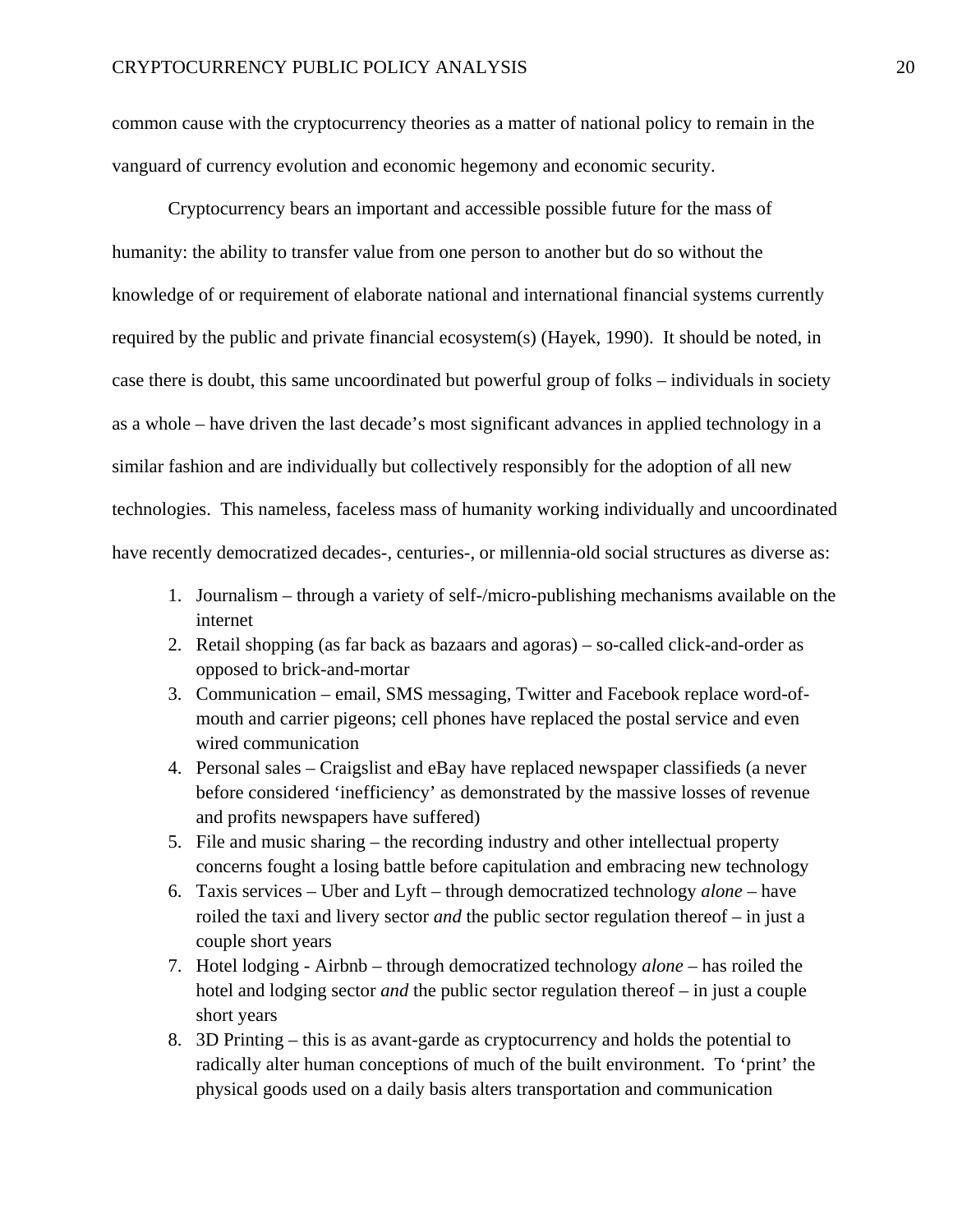technologies as well as governmental and regulatory processes. The celebrated printing of a firearm, for instance, has unknown long-term social impacts

The nature of the success of these recent examples, as with any applied technology, is always the same: network effect adoption, disruptive velocity (speed, direction, and inflection(s)), vast granular and macro increases in efficiency, and the ability to go – nearly sight-unseen – from obscurity to ubiquity in just a few years. But perhaps the biggest commonality these have is no centrally coordinated creation or distribution and – oftentimes – actually coordinated opposition to central control. Indeed, with most of these examples, an attempt to describe their disruptive effects even just a few years before they emerged would have received skeptical or derisive disagreement. But most importantly, these technologic changes were energized by the latent inefficiency they displaced, much like cryptocurrency will.

#### **Conclusions and Public Policy Recommendations**

Cryptocurrency is like gold (the perfect currency except for its weight (Tseng, 2010)) but weightless. That presents public policy and private profit challenges. For cryptocurrency, this means national and international public policy and legal entities should surveil, collaborate, protectorate and react to the potential loss of control implicit in a global, universal, single fungible digital asset (Lo & Wang, 2014). In the case of cryptocurrency, like many technologic paradigm shifts in the past, the public sector challenges are complicated by incumbent systems and institutions which will resist innovation and through which public sector organizations must further metamorphose. Notably this includes tax and fee regulatory structure on which governments depend.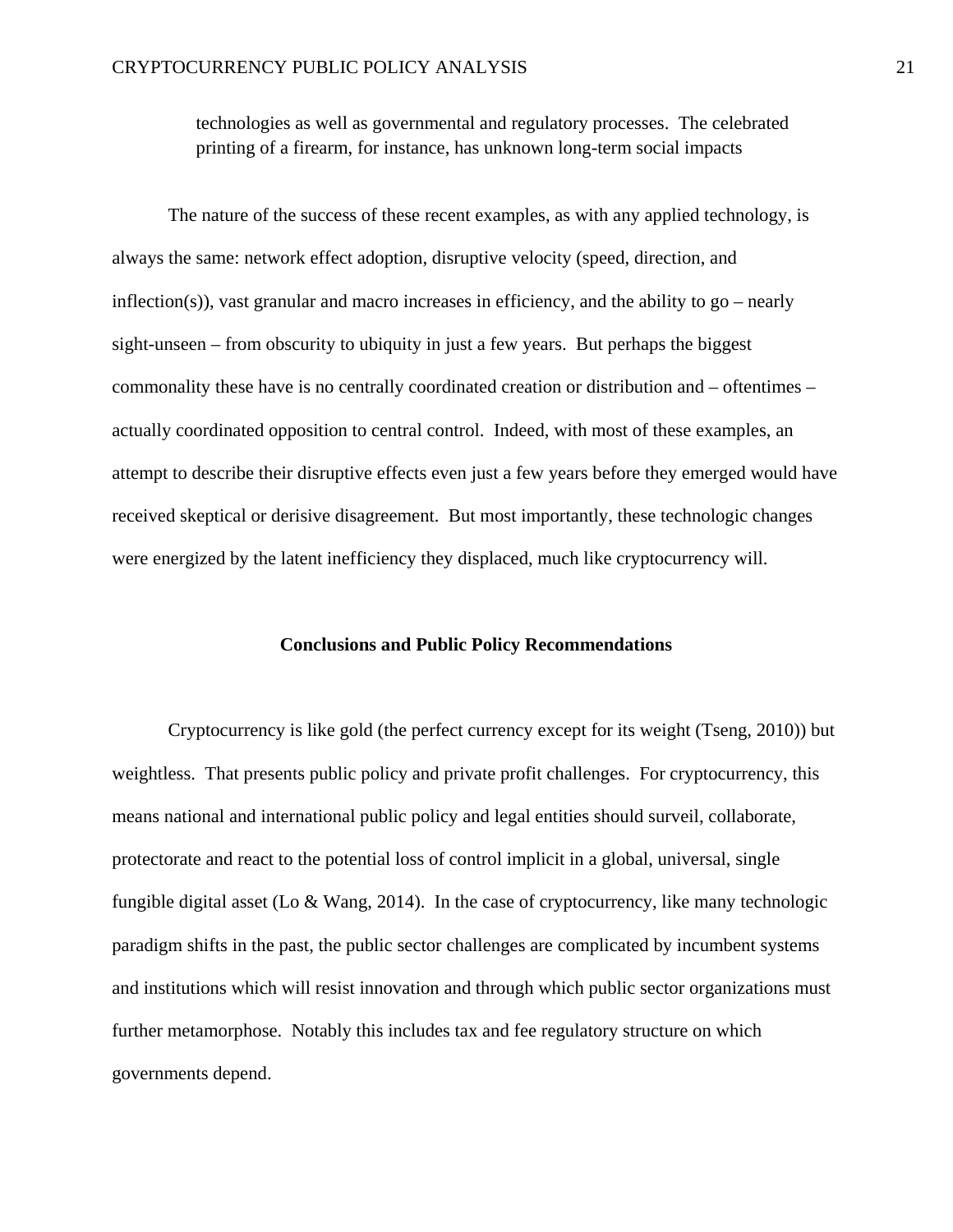Based on the above review and analysis, the present public policy recommendations for

U.S. legislators and regulators are as follows:

- 1. Exhort the safe and effective interaction with cryptocurrency by the general public
	- a. use could include altogether avoidance, mere education, or fully transacting depending on the risk tolerance of the user
	- b. given the 'open source,' 'underground' and 'democratic' nature of cryptocurrency, not unlike private sector technical disruptions, public sector monopoly control of currency and monetary policy could be undermined by cryptocurrency regardless of the incumbents' efforts to remain in control
	- c. cryptocurrencies could gain traction anywhere in the world as a denationalized currency or digital sovereign currency – its nature precludes arbitrary control
	- d. the United State should be a leader in technology innovation even for technologies which impinge on areas traditionally controlled by public entities (currencies and monetary policy)
- 2. Surveil and collaborate internationally on worldwide usage of cryptocurrencies generally and specifically for law enforcement needs
	- a. whether cryptocurrency systems are merely relied upon for illegal activity or are targeted for compromise with criminal intent there is no reason they should enable or facilitate criminal activity any greater than traditional currencies
- 3. Consider the benefits of precluding hegemony of *any* sovereign fiat currency from predominating (the) global economy(ies) by theorizing for a future global cryptocurrency
	- a. a globalized future without a stable democratic, capitalism-biased currency hegemony (the dollar or euro are secondary to the yuan, ruble, rupee, or other) could have greater global economic instabilities than the perceived instabilities represented by a single global cryptocurrency
- 4. Continue hearings at the federal and major subnational level
	- a. Three congressional hearings have been held about cryptocurrency (one specifically focused on the topic)
- 5. Promote grants to the NSF, NIST, Federal Reserve or Higher Educational orgs to study, research and surveil cryptocurrency systems and their implementation
- 6. Request of the Federal Reserve a study on converting the dollar to a fully digital currency
- 7. Request of the Federal Reserve a study on the impact of other national currencies converting to digital currencies
- 8. Request of the Internal Revenue Service further guidance with regard to the currency or asset status of cryptocurrencies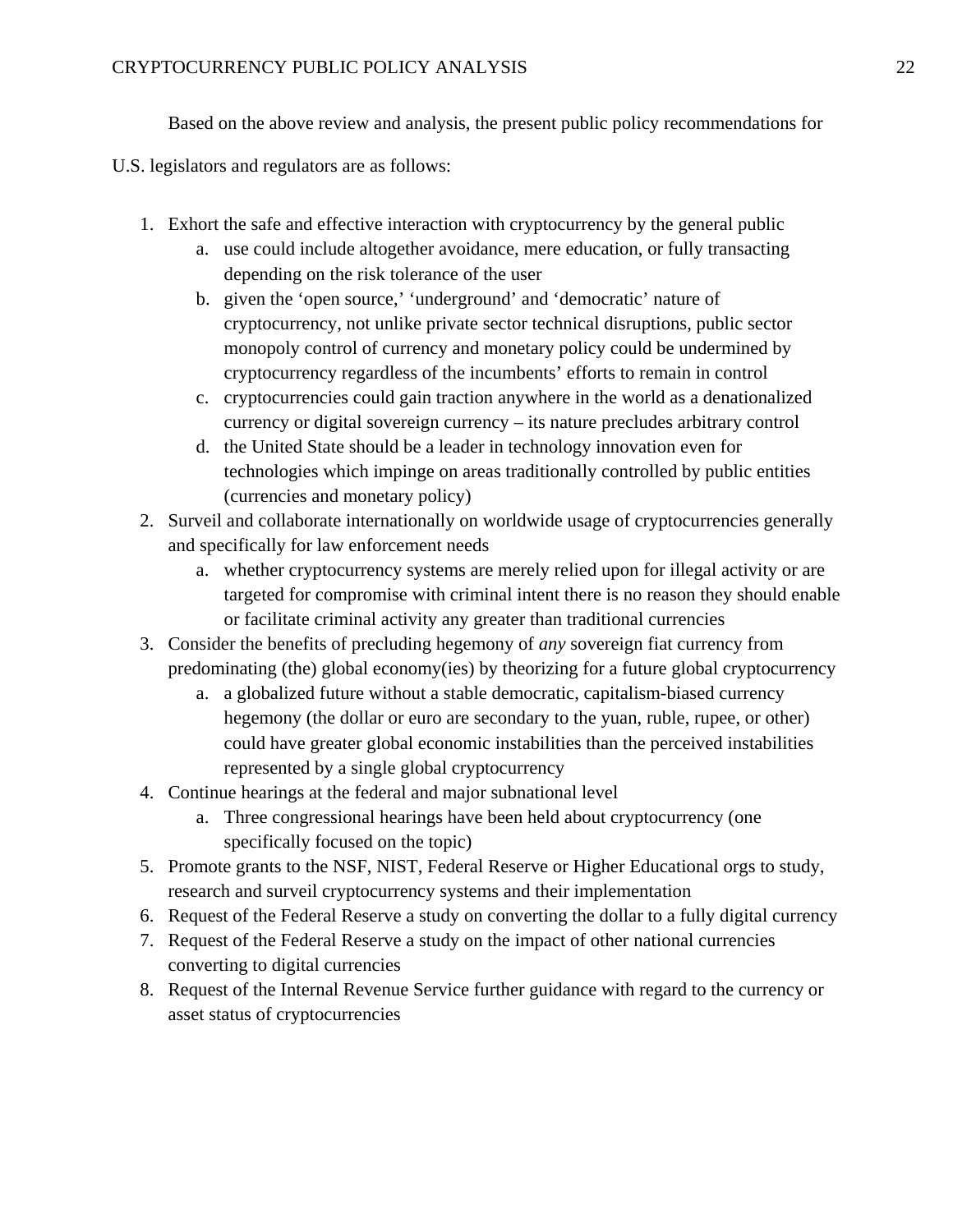#### **References**

- Bartlett, B. (2013, 05 14). Keynes and Keynesianism. *The New York Times*.
- Bradbury, D. (2013, 11). The problem with Bitcoin. *Computer Fraud & Security*, pp. 5-8.
- Buchstein, H. (1996). Book Review: Frank Fischer, Evaluating Public Policy. Chicago: Nelson-Hall, 1995, 296 pp. *Policy Sciences*, 72-75.
- Cawrey, D. (2014, 03 05). *How Economist Milton Friedman Predicted Bitcoin.* Retrieved 11 28, 2014, from CoinDesk: http://www.coindesk.com/economist-milton-friedman-predictedbitcoin/
- CFS Editors. (2014, 03). Alternative currencies fall prey to hackers and malware. *Computer Fraud & Security*, pp. 1, 3.
- CFS Editors. (2014, 04). Further fallout from the Target breach as banks and retailers consider responses. *Computer Fraud & Security*, pp. 1, 3.
- Davis, J. (2011, 10 10). THE CRYPTO-CURRENCY. *New Yorker*, pp. 62-70.
- DR. (2011, 06 03). The Future of Money (Hint: It's Virtual). *U.S. News and World Report*.
- Hayek, F. A. (1990). *Denationalisation of Money The Argument Refined, 3rd Ed.* London: The Institute of Economic Affairs.
- Hill, K. (2014, 01 20). China Bites Into Bitcoin. *Forbes*, pp. 23-23.
- Jevons, W. S. (1875). *Money and the Mechanism of Exchange.* New York: D. Appleton and Co.
- Kaplanov, N. M. (2012). Nerdy Money: Bitcoin, the Private Digital Currency, and the Case Against Its Regulation. *Temple Law Review*, http://ssrn.com/abstract=2115203.
- Kennedy, M., Lietaer, B., & Rogers, J. (2012). *People Money: The promise of regional currencies.* Devon: Triarchy Press.
- Krugman, P. (2013, 12 22). Op-Ed: Bits and Barbarism. *The New York Times*.
- Lietaer, B. A., Arnsperger, C., Goerner, B., & Goerner, S. (2012). *Money and Sustainability: The Missing Link.* eBook: Triarchy Press.
- Lietaer, B., & Dunne, J. (2013). *Rethinking Money: How New Currencies Turn Scarcity into Prosperity.* San Francisco: Berrett-Koehler Publishers.
- Lo, S., & Wang, J. (2014). *Bitcoin as Money?* Boston: Federal Reserve Bank of Boston.